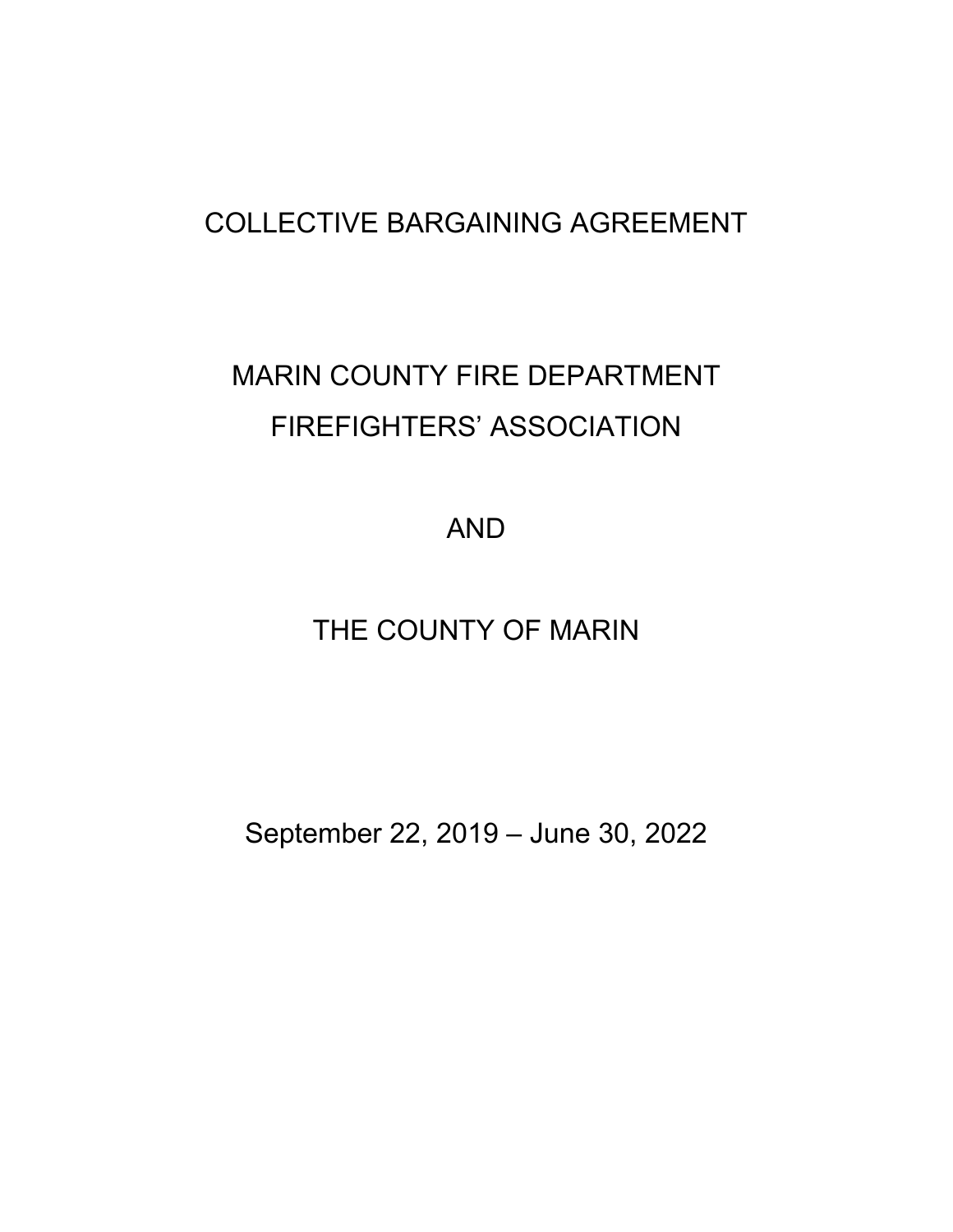## **TABLE OF CONTENTS**

| <b>Retiree Medical Benefits</b><br><b>PMR Revisions</b> | 31<br>32 |
|---------------------------------------------------------|----------|
| <b>Fire Dispatch</b>                                    | 33       |
| <b>Comparator Agencies</b>                              | 34       |
| Reopener on Affordable Care Act (ACA)                   | 35       |
| Reopener on Administrative Technologies of Marin (ATOM) | 36       |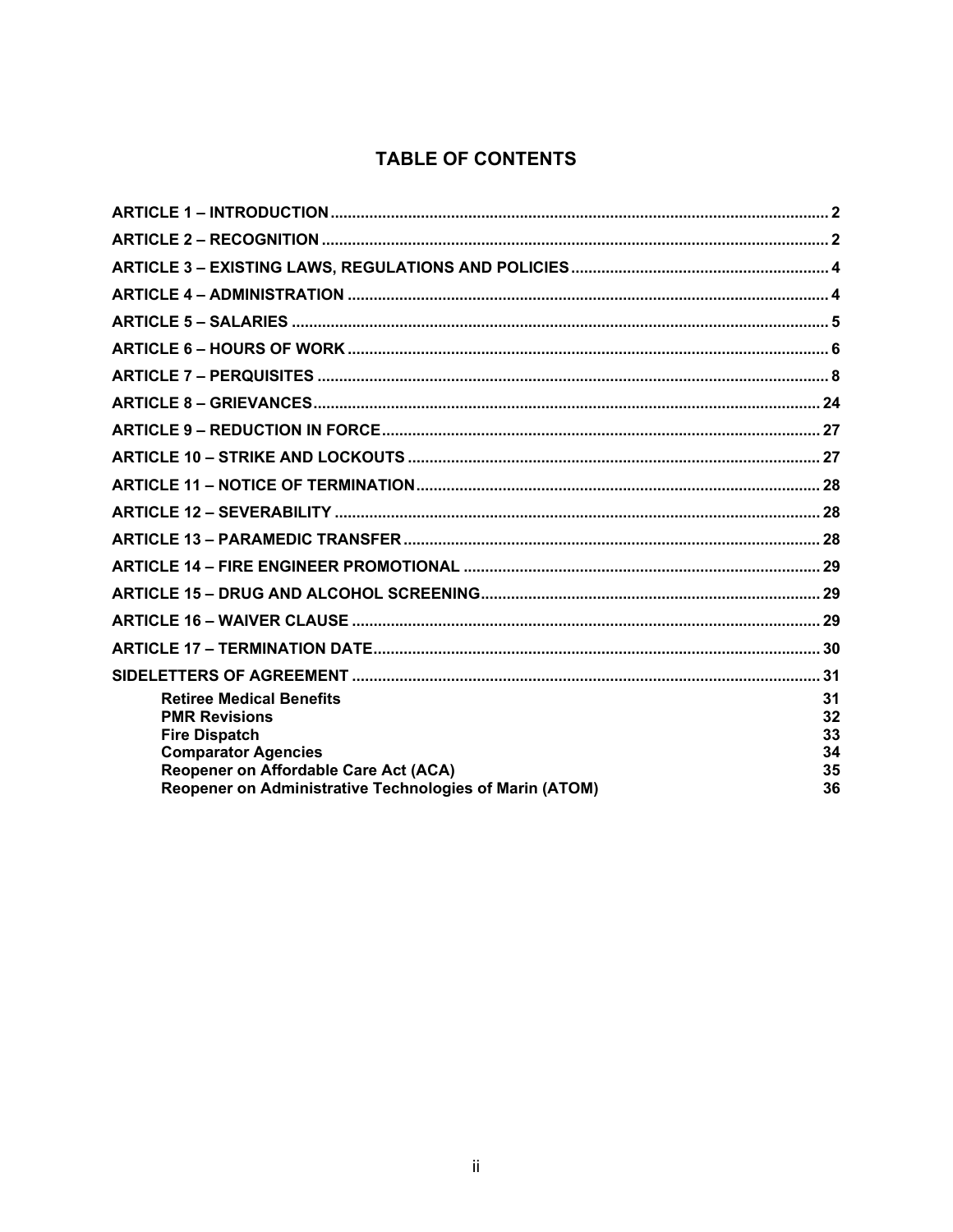#### **COLLECTIVE BARGAINING AGREEMENT**

#### **MARIN COUNTY FIRE DEPARTMENT FIREFIGHTERS' ASSOCIATION AND THE COUNTY OF MARIN**

**September 22, 2019 - June 30, 2022** 

## **ARTICLE 1 – INTRODUCTION**

The salaries, hours, fringe benefits, and working conditions set forth have been mutually agreed upon by designated bargaining representatives of the County of Marin (hereinafter called "COUNTY") and the Marin County Fire Department Fire Fighters' Association (hereinafter called "ASSOCIATION") and shall apply to all employees in the Fire Fighters' Supervisory, Non-Supervisory and Seasonal Bargaining Units.

#### **ARTICLE 2 – RECOGNITION**

2.1 County hereby recognizes Association as the bargaining representative for the purpose of establishing salaries, hours, fringe benefits, and working conditions for all employees within the Fire Fighters' Supervisory, Non-Supervisory and Seasonal Units as established by the Personnel Commission April 18, 1974, and as modified by the Personnel Commission on April 10, 1978 and April 21, 2004.

#### **SUPERVISORY**

Fire Captain Fire Crew Superintendent Senior Fire Captain

#### **NON-SUPERVISORY**

Fire Dispatcher Fire Engineer Fire Engineer/Paramedic **Fire Fighter** Fire Fighter Paramedic Fire Heavy Equipment Operator Fire Inspector

#### **SEASONAL**

Firefighter – Seasonal Fire Dispatcher Assistant

2.2 Both parties recognize their mutual obligation to cooperate with each other to assure maximum service of the highest quality and efficiency to the residents of and visitors to Marin County.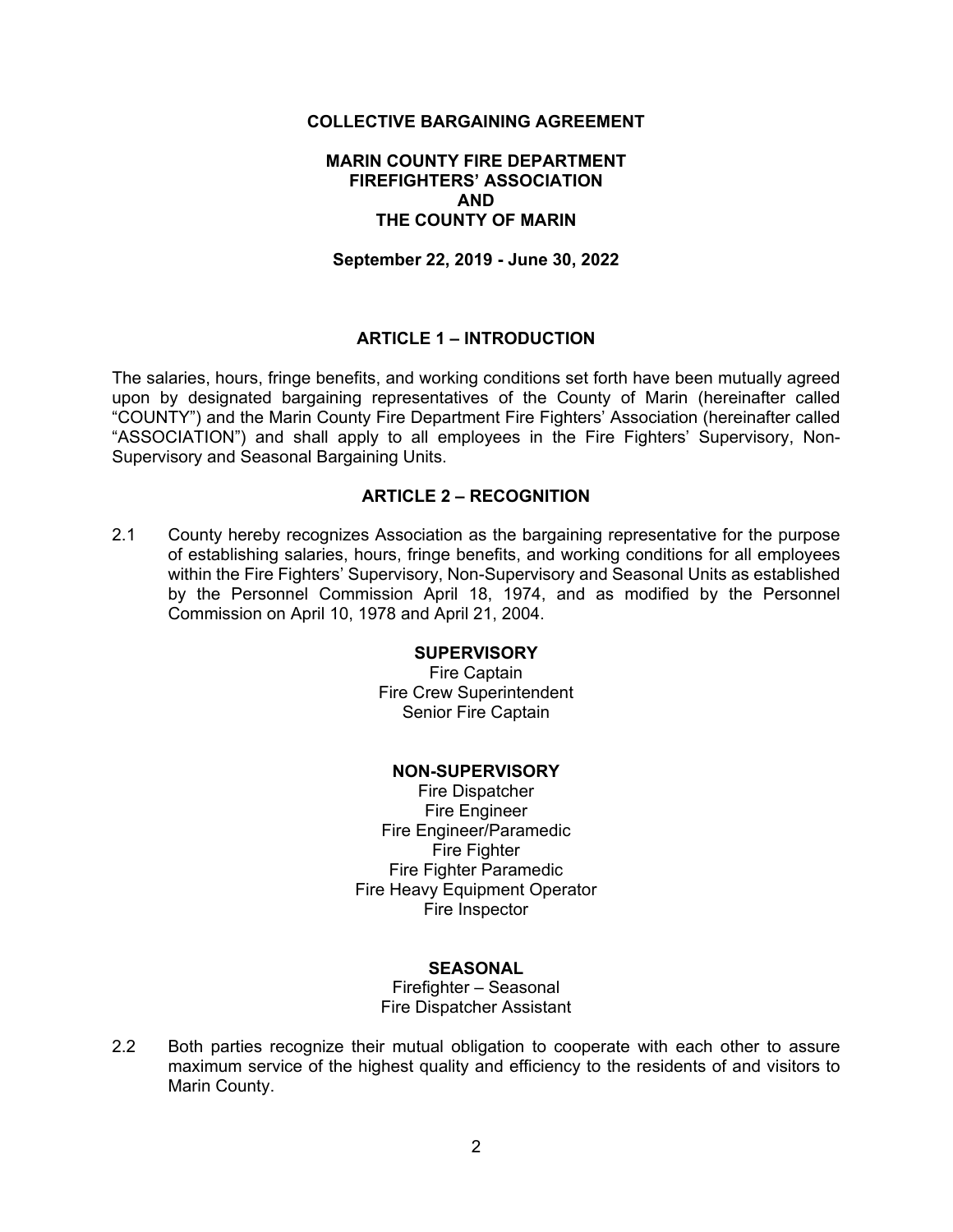- 2.3 All employees within the bargaining unit represented by the Association may voluntarily join the Association and pay dues, initiation fees, and general assessments, as well as payment of any other membership benefit program sponsored by the organization (payroll deductions) as determined by the Association. It shall be the responsibility of the Association to maintain a record of employees who have given their written consent to join and pay dues (members). The dues will be paid to the Association by payroll deductions implemented by the County. The Association shall certify to the County the identity of such members and the amount of the payroll deductions.
- 2.4 The County shall provide the Association written notice of County-wide new employee orientations, whether in person or online, as least ten (10) business days prior to the orientation. The notice shall include time, date, and location of the orientation. Representatives of the Association shall be permitted to meet with the new employees for up to thirty (30) minutes during a portion of the orientation for which attendance is mandatory. The Association shall provide the County at least five (5) business days prior to the orientation any materials it would like the County to distribute to the new employees at the orientation.

The County shall make best efforts to provide the Association with the name, job title, department, work location, work, home and personal cellular telephone numbers, personal email addresses, and home addresses of all employees in the bargaining unit every 90, but not less than once every 120 days.

- 2.5 The parties agree that upon certification of the Association that it has and will maintain an employee's written authorization, the County will deduct dues as established by the Association from the salaries of its members. The sums so withheld shall be remitted by the County, without delay, along with a list of the employees who have had said dues deducted. Such dues deductions shall continue so long as the Union remains the exclusive representative of this bargaining unit or unless discontinued or modified in accordance with the process outlined below.
- 2.6 If an employee member in the bargaining unit desires to revoke, cancel or change prior dues deduction authorization, the County shall direct the employee member to the Association. Any such dues deduction revocation, cancellation and/or change shall only be effective when submitted by the Association directly to the County and is subject to the terms and conditions set forth in the original payroll deduction/authorization.
- 2.7 The Association shall indemnify, hold harmless, and defend the County to the extent permitted by federal and/or state law against any claim, including but not limited to any civil or administrative action, and expense and liability of any kind, including but not limited to reasonable attorney's fees, legal costs, settlements, or judgments, arising from or related to the County's compliance with this section. The Association shall be responsible for the defense of any claim within this provision, subject to the following: (i) the County shall promptly give written notice of any claim to the Association; (ii) the County shall provide assistance reasonably requested for the defense of the claim; and (iii) the Association has the right to control the defense or settlement of the claim; provided, however, that the County shall have the right to participate in, but not control, any litigation for which indemnification is sought with counsel of its own choosing, at its own expense; and provided further that the Association may not settle or otherwise resolve any claim or action in a way that obligates the County in any manner, including but not limited to paying any amounts in the settlement, taking or omitting to take any actions, agreeing to any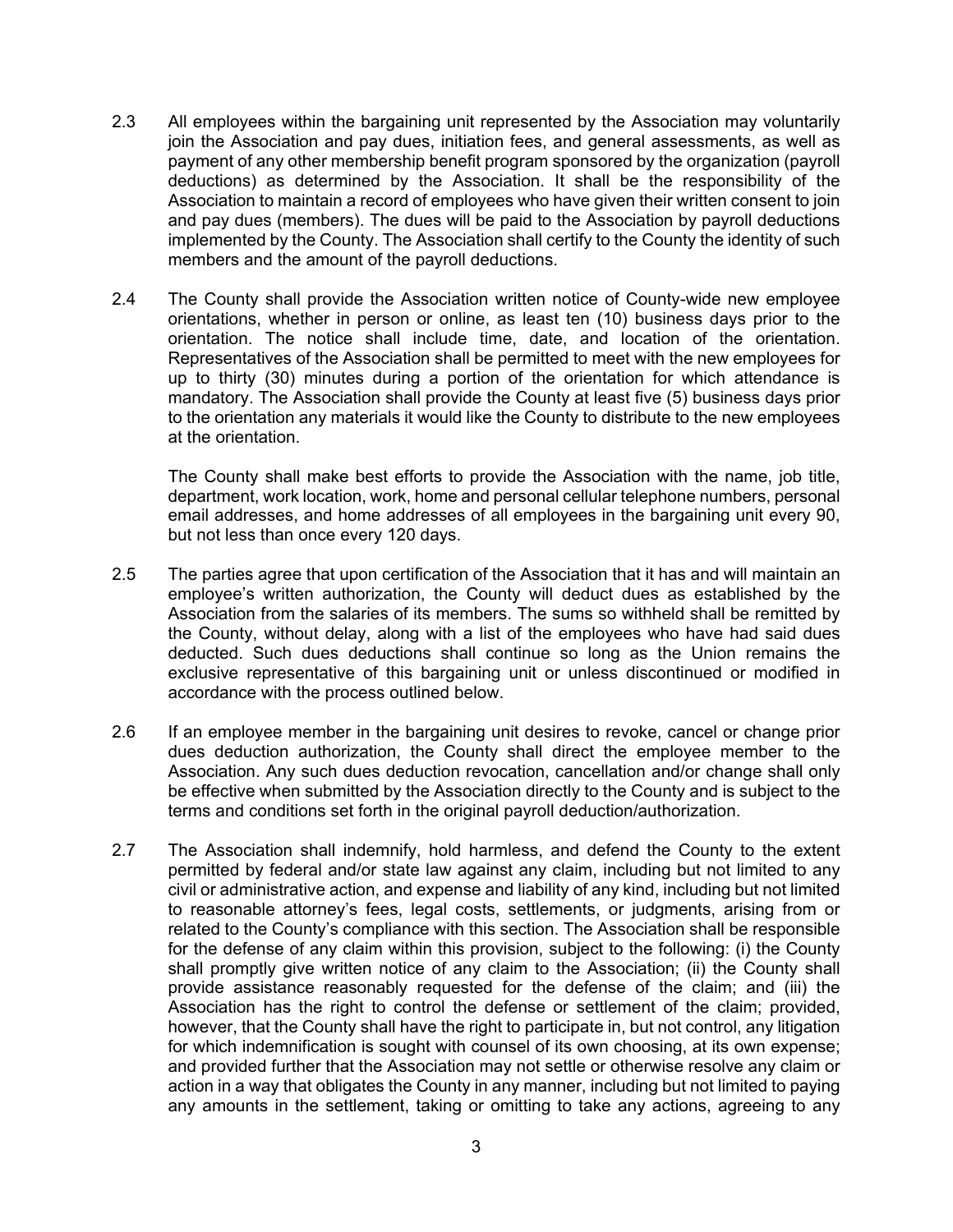policy change on the part of the County, or agreeing to any injunctive relief or consent decree being entered against the County, without the consent of the County. This duty to indemnify, hold harmless, and defend shall not apply to actions related to compliance with this section brought by the Association against the County.

- 2.8 No member, official, or representative of Association shall, in any way, suffer any type of discrimination in connection with continued employment, promotion, or otherwise by virtue of the employee's membership in or representation of Association.
- 2.9 The parties to this agreement agree that they shall not, in any manner, discriminate against any person whatsoever because of sex, race, color, ancestry, religious creed, national origin, physical or mental disability, medical condition, age, marital status, the taking of family and medical leave per the Family and Medical Leave Act (FMLA) or pregnancy disability leave, sexual orientation, political or religious opinions or affiliations, gender identity, and any other factor unrelated to job performance. Complaints pursuant to such issues will be handled pursuant to the County Equal Employment Opportunity and Anti-Harassment Policies (PMR 21).
- 2.10 In connection with collective bargaining, unless otherwise agreed, each bargaining committee will not exceed five (5) persons. Employee members of Association's bargaining committee will be allowed to absent themselves from duties for reasonable periods of time, without loss of pay, for the purpose of participating in contract negotiations.
- 2.11 Except in cases of emergency as provided for under Government Code Section 3504.5, The County shall provide Association with ten (10) working days' notice in advance of final action relating to salaries, hours, working conditions, and/or fringe benefits of employees generally within these units. County also agrees to provide Association with five (5) working days' notice in advance of Board of Supervisors' consideration of staff proposals on the above matters.

## **ARTICLE 3 – EXISTING LAWS, REGULATIONS AND POLICIES**

This agreement is subject to all existing laws of the State of California, ordinances, and regulations of the County of Marin. The County, the Association and the employees affected thereby, unless otherwise specified herein, shall be entitled to all benefits conferred thereby and shall observe all obligations engendered thereby.

## **ARTICLE 4 – ADMINISTRATION**

- 4.1 Association may, by written notice to the Director of Human Resources, designate one of its members within each of the Supervisory and Non-Supervisory Units as Shop Steward. The workload of a Shop Steward shall be reduced to permit the steward to devote an average of three hours per week of duty time to Association activities. In all cases, a Shop Steward shall secure permission from the supervisor before leaving a duty assignment. Such permission shall not be unreasonably withheld.
- 4.2 Authorized Shop Stewards of Association shall be allowed to post Union notices on bulletin boards maintained on County premises.
- 4.3 Shop Stewards may investigate and process formal grievances filed by employees.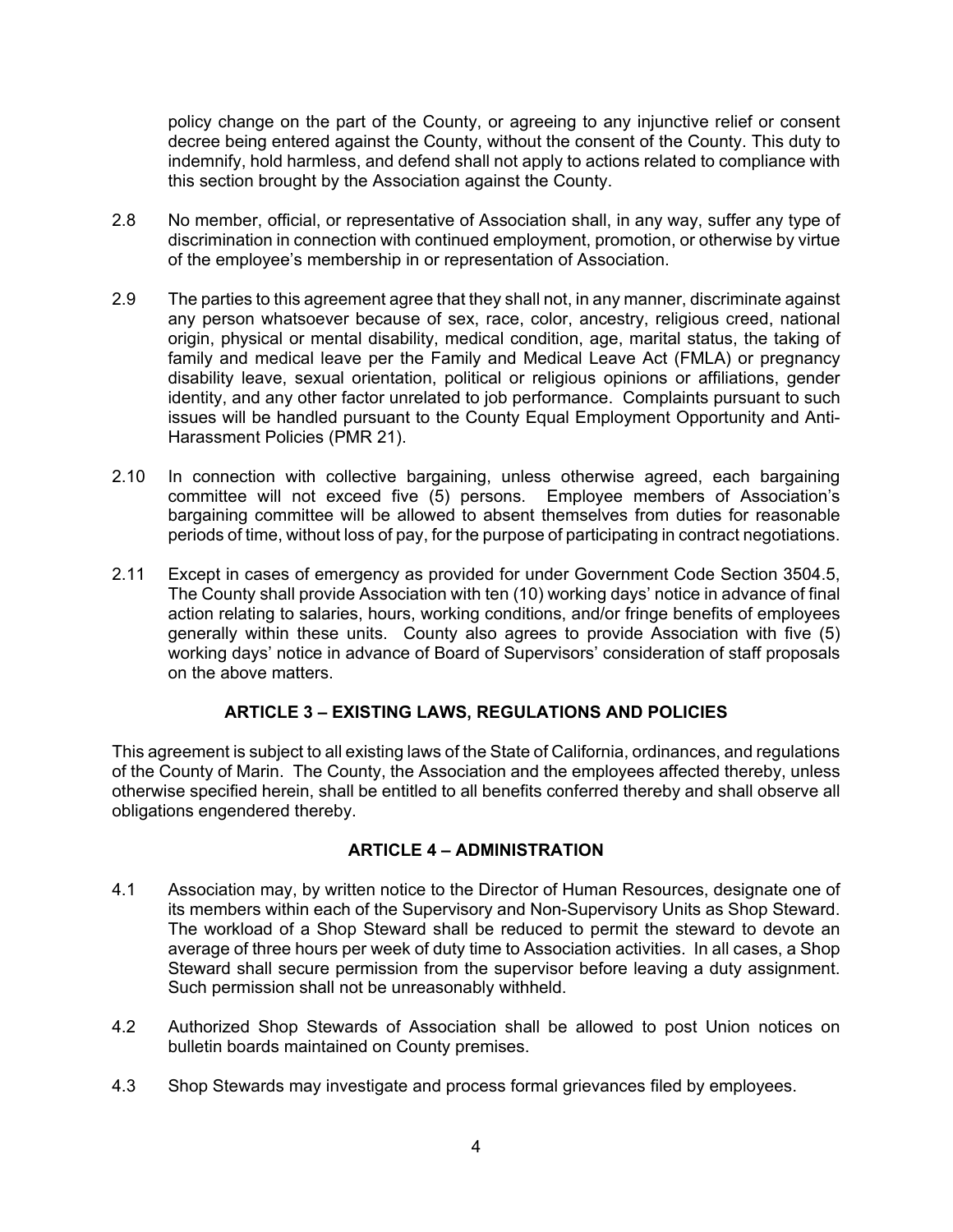4.4 The original or a copy of all material which reflects on an employee's performance shall immediately be inserted in the employee's file in the Human Resources Department, and the employee shall be notified accordingly. Said file shall be available at reasonable times for inspection by the employee and/or such persons as the employee may authorize in writing.

## **ARTICLE 5 – SALARIES**

The rate of pay for all classes and employees shall be increased as follows:

5.1 Salaries

Effective the pay period September 22, 2019, the rate of pay for all represented employees shall be increased by three percent (3.0%).

Effective the first full pay period of July 2020, the rate of pay for all represented employees shall be increased by two-and-one half percent (2.5%).

Effective the first full pay period of July 2021, the rate of pay for all represented employees shall be increased by three percent (3.0%).

5.2 Equity Adjustments

Effective the pay period beginning September 22, 2019, all represented employees will receive a one percent (1.0%) equity increase.

Effective the pay period beginning September 22, 2019, represented employees in the Firefighter – Seasonal classification will receive a ten percent (10.0%) equity increase.

Effective the first full pay period of July 2020, all represented employees will receive a one half of a percent (0.5%) equity increase.

Effective the first full pay period of July 2021, all represented employees will receive a one half of a percent (0.5%) equity increase.

5.3 Wage Adjustment for Holiday Reduction

Effective the pay period beginning September 22, 2019, the rate of pay for represented employees in the job classes listed below will be increased by an additional 4.84% in consideration for reducing holiday pay from one duty day's pay to twelve (12) hours for each holiday listed in Subsection 7.2.1.1

> Fire Captain Fire Crew Superintendent Fire Dispatcher Fire Engineer Fire Engineer/Paramedic Fire Fighter Fire Fighter Paramedic Fire Heavy Equipment Operator Senior Fire Captain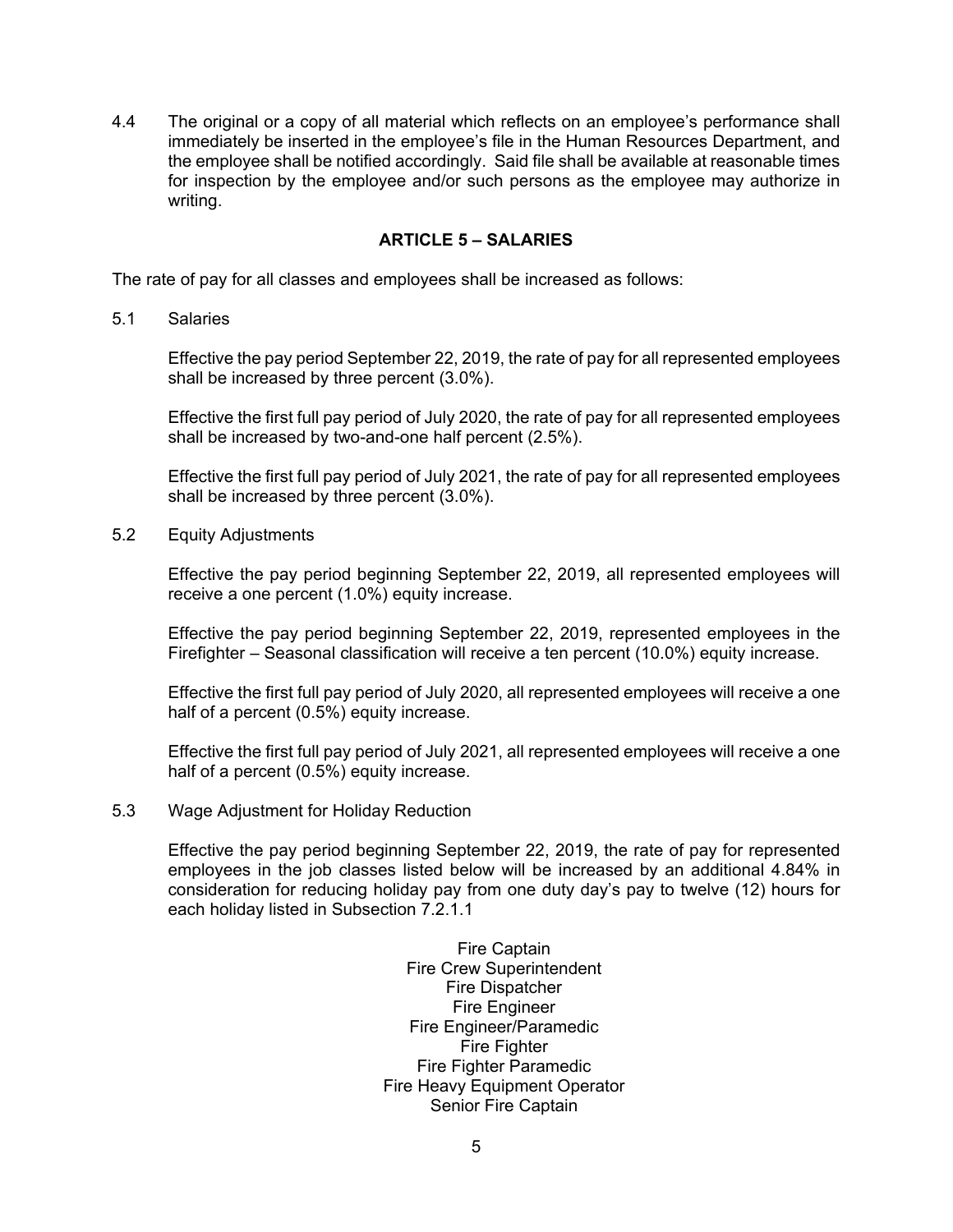#### **ARTICLE 6 – HOURS OF WORK**

#### 6.1 WORK PERIOD AND DUTY DAY

6.1.1 The work period for fire suppression is 24 days. A new work period may be designated at the sole discretion of the Fire Chief, with 10 days' notice to the employee(s). The work period for Fire Dispatchers and other 40 hour employees is 7 days.

The County and the Association agree to continue the 2x4 schedule and mandatory overtime in accordance with the terms of the sideletter between the parties, dated March 31, 2004.

The standard duty day for fire suppression personnel and Fire Dispatchers shall consist of one period of 24 consecutive hours beginning at 8:00 A.M.

Fire Dispatchers will be assigned to work 24-hour shifts on a 2x4 schedule. Except in the case of an emergency, a schedule change may be made at the discretion of the Fire Chief, with 10 days' notice to the employee(s).

6.1.2 "40-hour employees" are those in the Fire Dispatcher and Fire Crew Superintendent classifications and any administrative or operational assignments designated by the Fire Chief. These administrative assignments are further described in the parties' side letter dated June 2016.

#### 6.2 DUTY WEEK

The duty week for fire suppression personnel and fire dispatch personnel is established by the assigned shift schedule and may be either 48 or 72 hours, except that the Fire Crew superintendent shall have a 40 hour duty week. Hours of work for Firefighter Seasonal shall be based on a 40 hour week.

- 6.3 County shall provide each employee with five (5) wallet-size shift calendars, color-coded for each shift, by December 1 for the following year.
- 6.4 Overtime, Compensatory Time Callback
	- 6.4.1 Administration

6.4.1.1 Employees shall be paid for all overtime worked not later than the second pay check following performance of the work at one and one-half times the duty hour rate subject to the following limitations, conditions, and authorization.

6.4.1.2 Overtime and compensatory time shall be compensated to the nearest tenth hour. All overtime work shall be distributed equitably among all employees in each work unit. Compensatory time off at time and one half, instead of paid overtime, shall be subject to departmental control, and solely at the discretion of the Chief. The cap on the accrual for compensatory time shall be 112 hours for eligible regular hire fire suppression job classes and 112 hours for Fire Dispatchers hired before July 1, 2009. The cap on the accrual for compensatory time shall be 40 hours for all eligible 40 hour job classes, including Fire Dispatchers hired after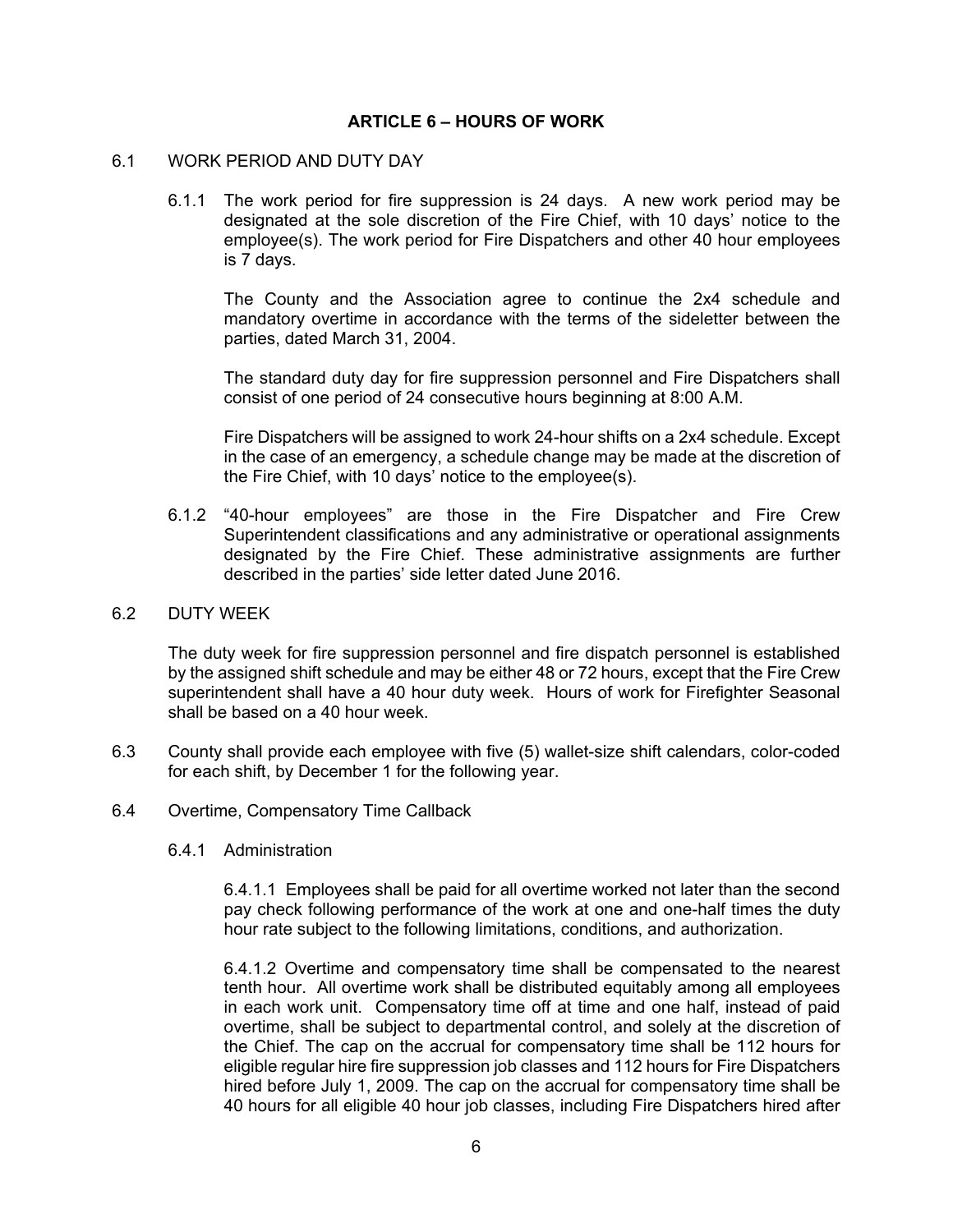July 1, 2009. Effective August 31, 2014, leave hours shall count as time worked for overtime purposes.

6.4.1.3 Paid overtime requires prior written authorization of the County Administrator via the Fire Chief. Authorization must be secured by the Fire Chief and communicated by the Fire Chief to the employee.

6.4.1.4 In an emergency, if it is impossible or impractical to secure advanced authorization from the County Administrator, the Fire Chief may authorize paid overtime subject to ratification by the County Administrator.

6.4.1.5 Overtime payment shall be based on time records maintained, as may be required by County and shall be open to review by the Association.

6.4.1.6 Employees are required to respond to Department pager, text messaging, or telephone contact regarding planned and urgent need overtime assignments within thirty minutes in order to be considered for that overtime assignment.

6.4.1.7 Any matter pertaining to this section is not subject to the grievance procedure, if it involves a single incident of less than two (2) hours of overtime.

#### 6.4.2 Computation for regular hire fire suppression employees

6.4.2.1 Overtime is time worked beyond 182 hours within the 24- day work period. The regular rate of pay for overtime compensation for suppression employees shall be based on the hours regularly scheduled in a 24-day work period.

Example:

(Hours scheduled in 24-day work period x hourly rate) + any other eligible renumerations received in the work period

Hours scheduled in 24-day work period

6.4.2.2 Extra Shift Premium: When, at the request of the Department, an employee works a shift where he or she is not scheduled to work, and the employee has taken paid leave during the same work period, that employee shall be eligible to be paid at the premium rate of one and one half times the duty hour rate for time worked on the extra shift even if that employee has not worked over 182 hours in the work period.

6.4.2.3 Callback: An employee who has departed the work location, and is called back, is guaranteed a minimum of eight (8) hours duty time.

6.4.3 Computation for 40 hour employees except for Fire Dispatchers

6.4.3.1 Overtime is time worked beyond the eight (8) hour duty day; or the forty (40) duty week, whichever is longer. The regular rate of pay for overtime compensation for employees in administrative assignments shall be based on hours regularly scheduled in a 7-day work period.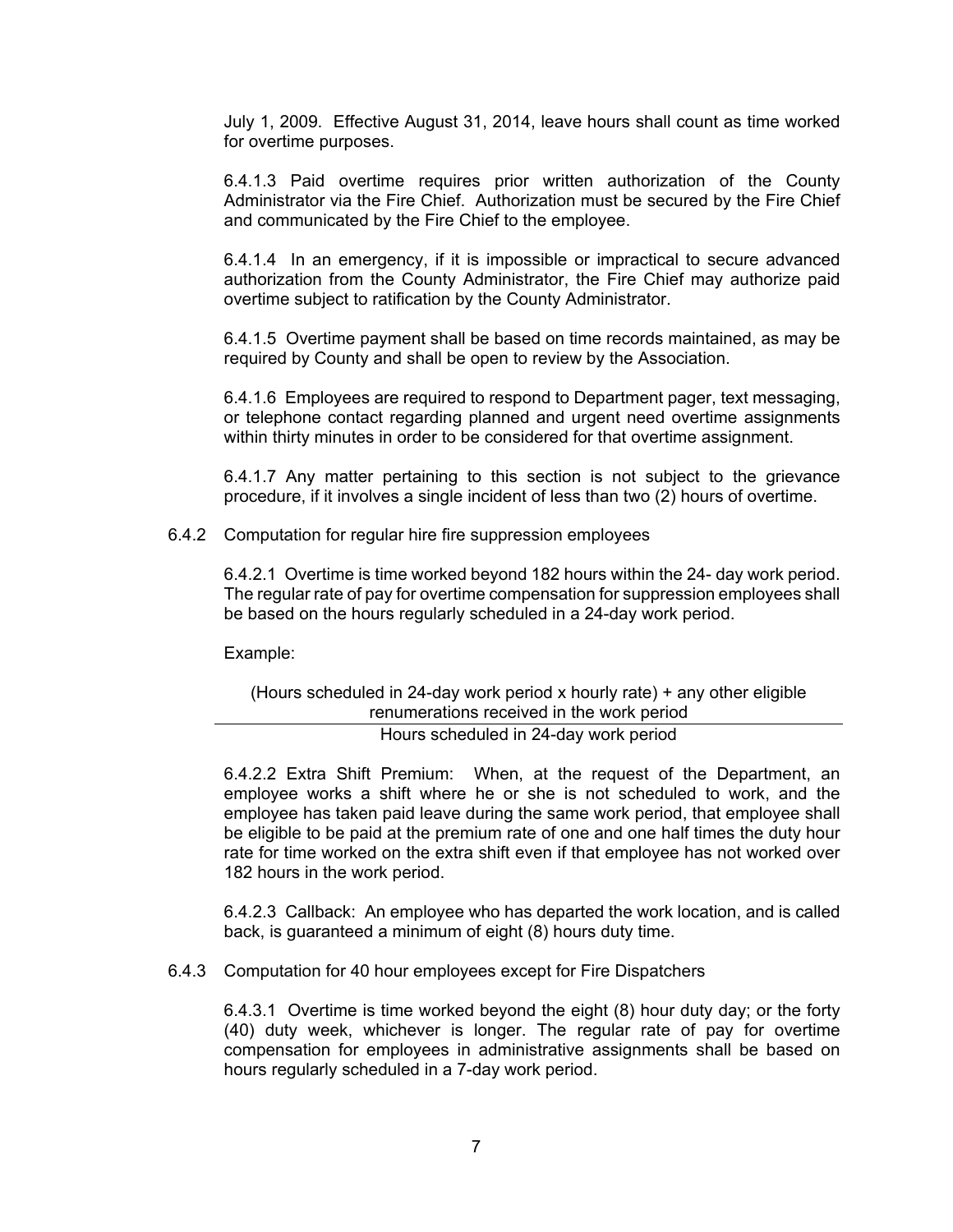Example:

(Hours scheduled in 7-day work period x hourly rate) + any other eligible renumerations received in the work period

Hours scheduled in 7-day work period

6.4.3.2 Callback: An employee who has departed the work location, and is called back, is guaranteed a minimum of three (3) hours duty time.

6.4.4 Computation for Fire Dispatchers

6.4.4.1 Regular Overtime for Fire Dispatchers is time worked beyond 40 hours in the work week. Regular Overtime shall be paid at one and one-half times the duty hour rate.

6.4.4.2 Extra Shift Premium: When, at the request of the Department, an employee works a shift during a day where he or she is not scheduled to work, and the employee has taken paid leave during the same week, that employee shall be eligible to be paid a premium rate of time and a half for time worked on the extra shift even if that employee has not worked over 40 hours in the workweek.

6.4.5 For all classifications covered under this MOU, personnel assigned to emergency incidents, both in-county and out of county shall be compensated portal to portal for the duration of the incident assignment.

## **ARTICLE 7 – PERQUISITES**

#### 7.1 VACATION

7.1.1 Each regular employee shall be entitled to earn vacation credit on the basis of months of continuous service in accordance with the following schedule. A year of service equals 2912 hours for regular hire fire suppression employees, and 2080 hours for 40-hour employees. *Fire Dispatchers hired before July 1, 2009 will be grandparented in with Regular Hire Fire Suppression accrual rates listed below.* 

| <b>Regular Hire Fire Suppression Employees</b> |       |
|------------------------------------------------|-------|
| 0 through 24 months                            | .0385 |
| greater than 24 months through 48 months       | .0467 |
| greater than 48 months through 108 months      | .0577 |
| greater than 108 months through 228 months     | .0770 |
| greater than 228 months                        | .0962 |
|                                                |       |
| <b>40 Hour Employees</b>                       |       |
| 0 through 24 months                            | .0385 |
| greater than 24 months through 48 months       | .0467 |
|                                                |       |
| greater than 48 months through 108 months      | .0577 |
| greater than 108 months through 228 months     | .0770 |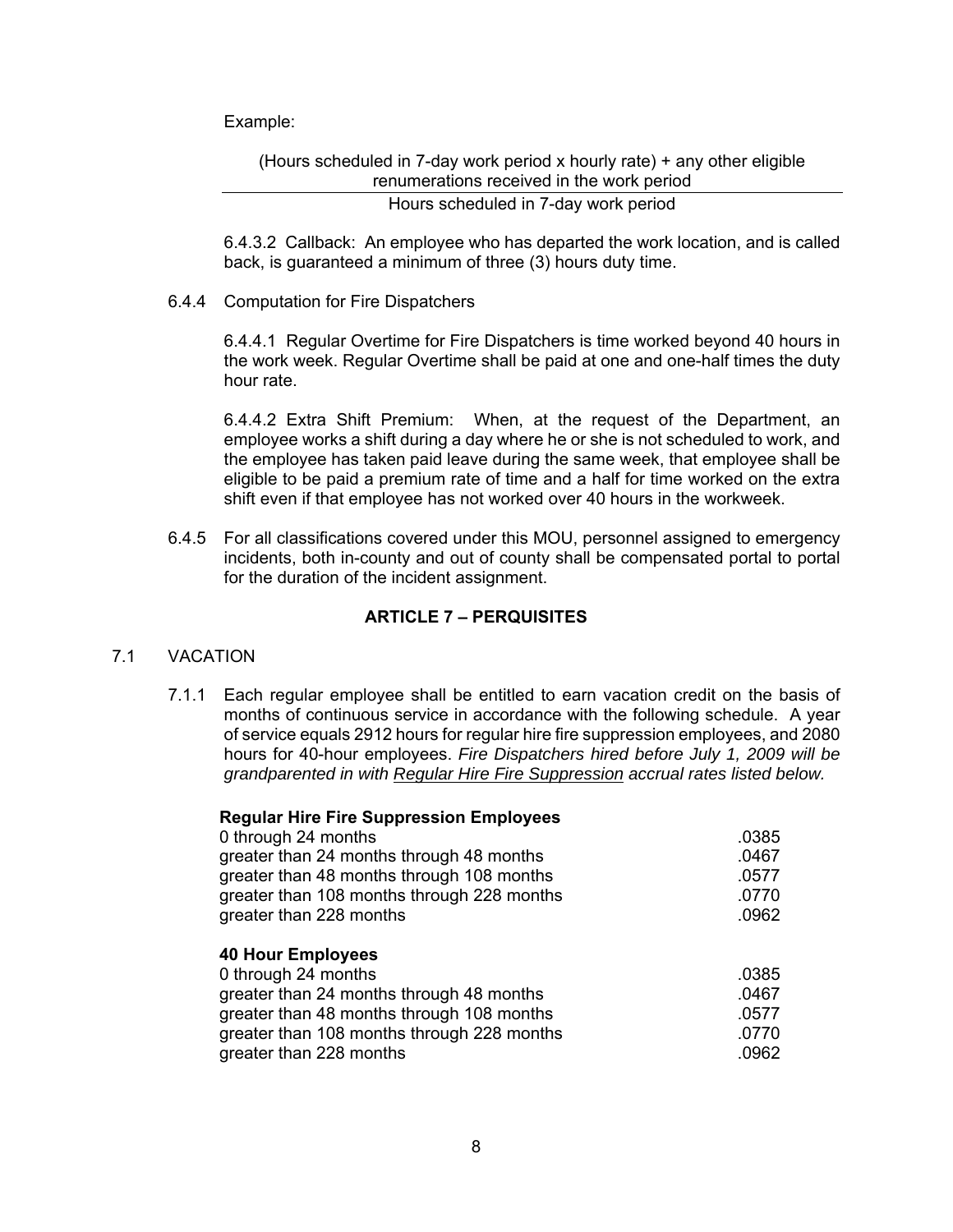Vacation shall be accumulated as indicated above with a maximum accumulation of 360 hours for Regular Hire Fire Suppression employees and for Fire Dispatchers hired before July 1, 2009 and a maximum accumulation of 300 hours for 40 hour employees. Thereafter, additional vacation time accrual shall be suspended.

Fire Dispatchers hired on or after July 1, 2009 shall have the same vacation accrual schedule and vacation cap as other 40-hour employees covered by this agreement.

#### 7.1.2 Vacation After Six Months of Employment

If convenient to the County, the Fire Chief may authorize vacations up to the number of duty hours actually accumulated during the first six months continuous employment.

#### 7.1.3 Preference

Employees shall be given preference for vacations by job assignment based upon department seniority,

"Job assignment" is defined as either Fire Suppression, Medical or Administrative or Fire Dispatcher. For the purposes of this section, all the Firefighter's are considered to be assigned to "medical".

Personnel assigned are as listed below:

## **FIRE SUPPRESSION**

Fire Engineer Fire Heavy Equipment Operator Fire Captain Senior Fire Captain

#### **MEDICAL**

**Firefighter** Firefighter Paramedic Fire Engineer Paramedic

#### **ADMINISTRATIVE**

Fire Crew Superintendent Fire Captain (Administrative Assignment)

#### **FIRE DISPATCHER**

Fire Dispatcher

Shift Battalion Chiefs will be contacting each of their personnel for vacation scheduling, and utilizing this policy. Each individual will be allowed to schedule 4 consecutive shifts up to two cycles, of "A" (summer months June 1– October 31) vacation per year, on a SHIFT seniority basis.

Each individual will be allowed to schedule UNLIMITED CONSECUTIVE SHIFTS of "B" (winter months November 1 – May 31) vacation per year, on a SHIFT seniority basis.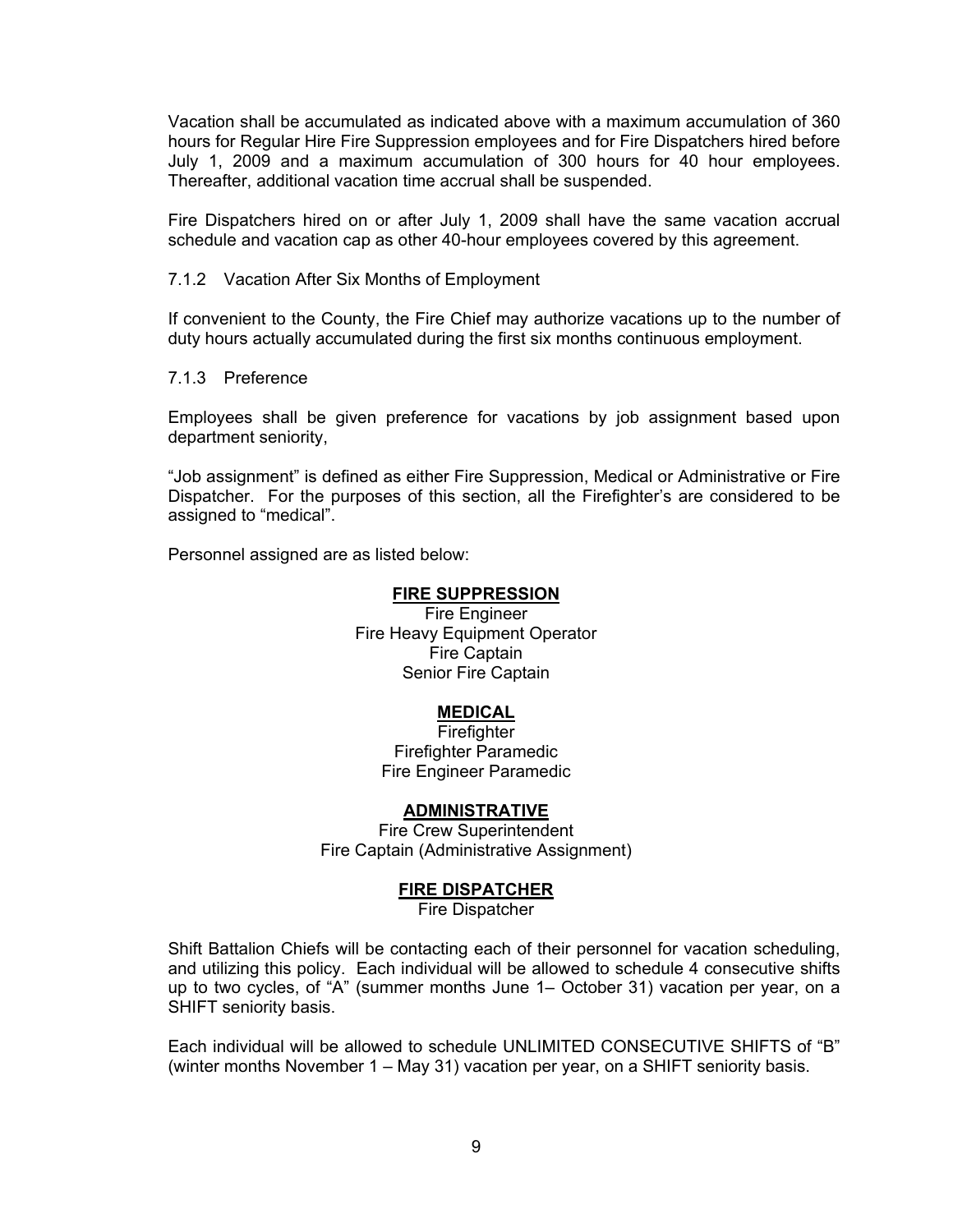Vacation shall be scheduled only in numbers of hours accumulated by the date of the scheduled vacation. The minimum number of hours of vacation in any given day shall be 8 hours and the maximum number of partial days per calendar year shall be four (4).

Vacation scheduled and approved must be taken. However, exceptions may be granted on a case-by-case basis to an employee who is unable to take a scheduled vacation for good cause (e.g., illness, injury, etc. to employee or family member). The determination, by the County, of whether good cause exists shall be made by the Fire Chief.

**SUPPRESSION** "A" (June 1 – October 31) one individual off per shift "B" (November 1 – May 31) two individuals off per shift

MEDICAL

Subject to the other provisions contained in this section, one individual off per shift year-round; i.e., up to one shift.

ADMINISTRATION As fits the needs of the individual and the Department.

#### **Windows**

September 15 – 30 will be the window for bidding winter (November 1 – May 31) vacations. March  $15 - 30$  will be the window for bidding summer (June  $1 -$  October 31) vacations. There will be one rotation for summer vacation and two rotations for winter vacations.

#### **Highlights**

Seniority lists will be utilized for suppression and medical. Each shift will maintain two seniority lists (one for suppression, one for medical). Seniority will be used for both window periods, separately.

Vacation requests will be taken in blocks of consecutive shifts. Seniority bidding will occur during windows only.

It is the individual's responsibility to be prepared for the bidding process prior to window dates. Individuals not prepared will be skipped.

#### **Individual "Remaining Days"**

Individual days remaining after the bids will be granted on a first come, first served basis, unless it incurs ten (10) hours or more of overtime at the time of the request.

Individual "remaining days" will be available year round.

Once an individual vacation day is granted, it cannot be revoked.

Individual "remaining days" must be requested two weeks in advance. Only the Chief or Deputy Chief may approve days requested with less than two weeks' notice.

During the winter vacation period and during the first come/first served period, If two suppression personnel and one medical personnel are already scheduled off, and staffing will allow coverage without incurring overtime at the time of the request, one additional medical personnel may be allowed to take a vacation day.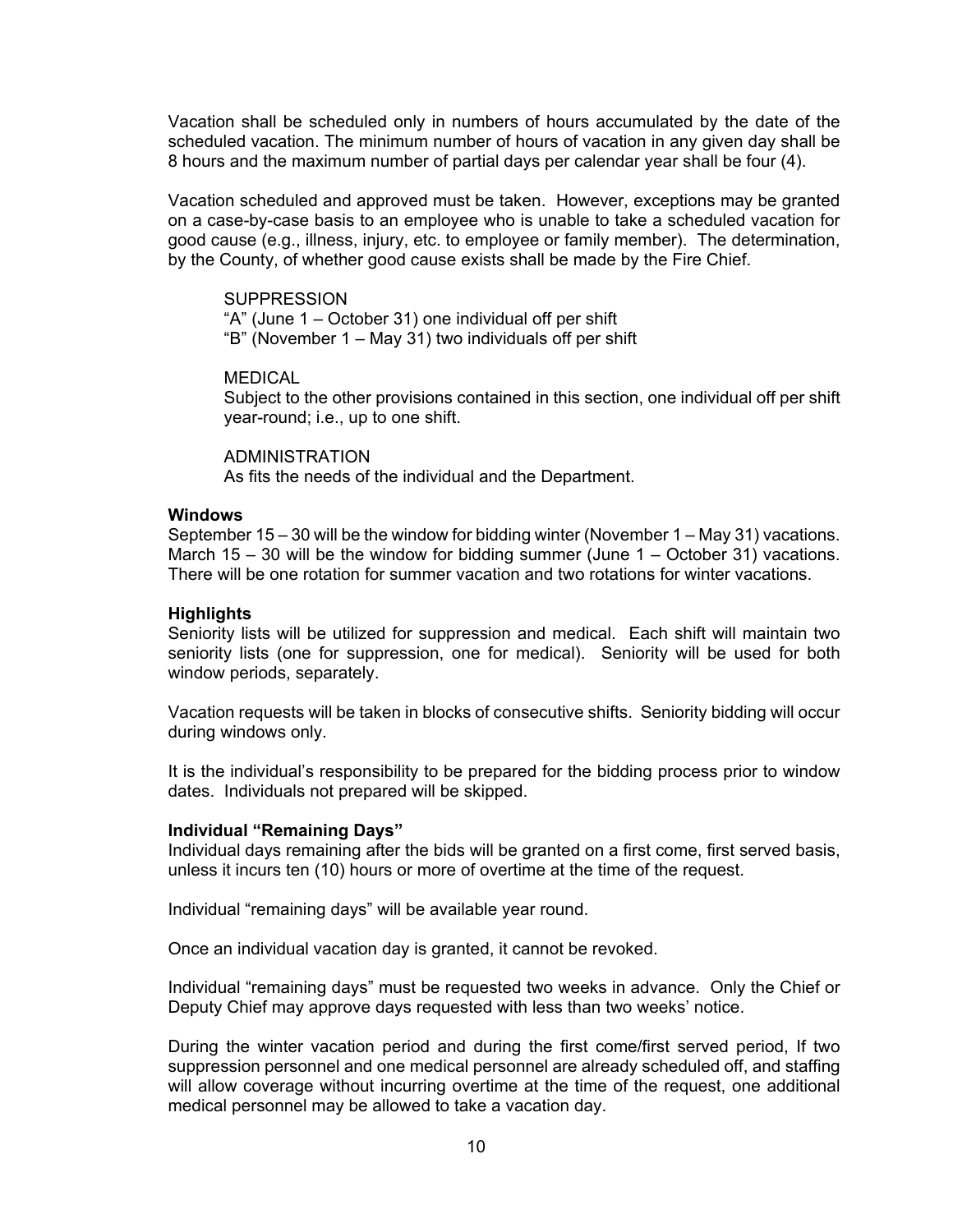Vacancies that exceed 120 calendar days as a result of 4850 Disability, Long-Term Disability, retirements, resignations or terminations, that will result in overtime if the Individual Day is granted, will not be grounds for denial of the day.

#### 7.1.4 Illness on Vacation

If an employee becomes ill while on vacation, the time of actual illness may be charged against accumulated sick leave subject to sick leave requirements.

#### 7.1.5 Vacation Payment at Termination

An employee who resigns, retires, is laid off, or discharged and who has earned vacation time to the employee's credit shall be paid for the vacation time as of the effective date of termination.

#### 7.1.6 Trade Policy

SCOPE: To outline the trade policy of the Marin County Fire Department

7.1.6.1 While there is no limit on trades, the department reserves the right to implement the following steps in the event of abuse or excessive use of the trade policy:

- (a) The department may require compliance with a "trades pay back plan" where the outstanding trade balance owed exceeds nine trades in any six-month period. The individually tailored plan shall be created after consultation with the Association.
- (b) The department may deny trades where excessive trading by an individual is unreasonably hurting the functioning of a team in the department.

 7.1.6.2 All trades, no matter what length, require a shift trade be added to the calendar in Telestaff which must be approved by the shift Battalion Chief prior to the trade date. Emergency trades must be approved by shift Battalion Chief.

7.1.6.3 Reliever assumes full responsibility for shift traded.

7.1.6.4 Unless emergency arises, a trade shift being entered in Telestaff should precede trade. Emergency trades to be approved by shift Battalion Chief or designee only. Trades are to be considered cancelled if the person requesting the trade (applicant) is committed to an out of county assignment prior to the trade date.

7.1.6.4.1 An employee who is working a trade shall be deemed to be in regular paid status for the duration of the trade regardless of whether or not he or she is assigned to an out of county assignment. Therefore, no overtime compensation will be made to the reliever for the day/duration of the trade. If overtime is needed to maintain minimum station staffing levels, it shall be filled according to the Marin County Fire Department overtime policy.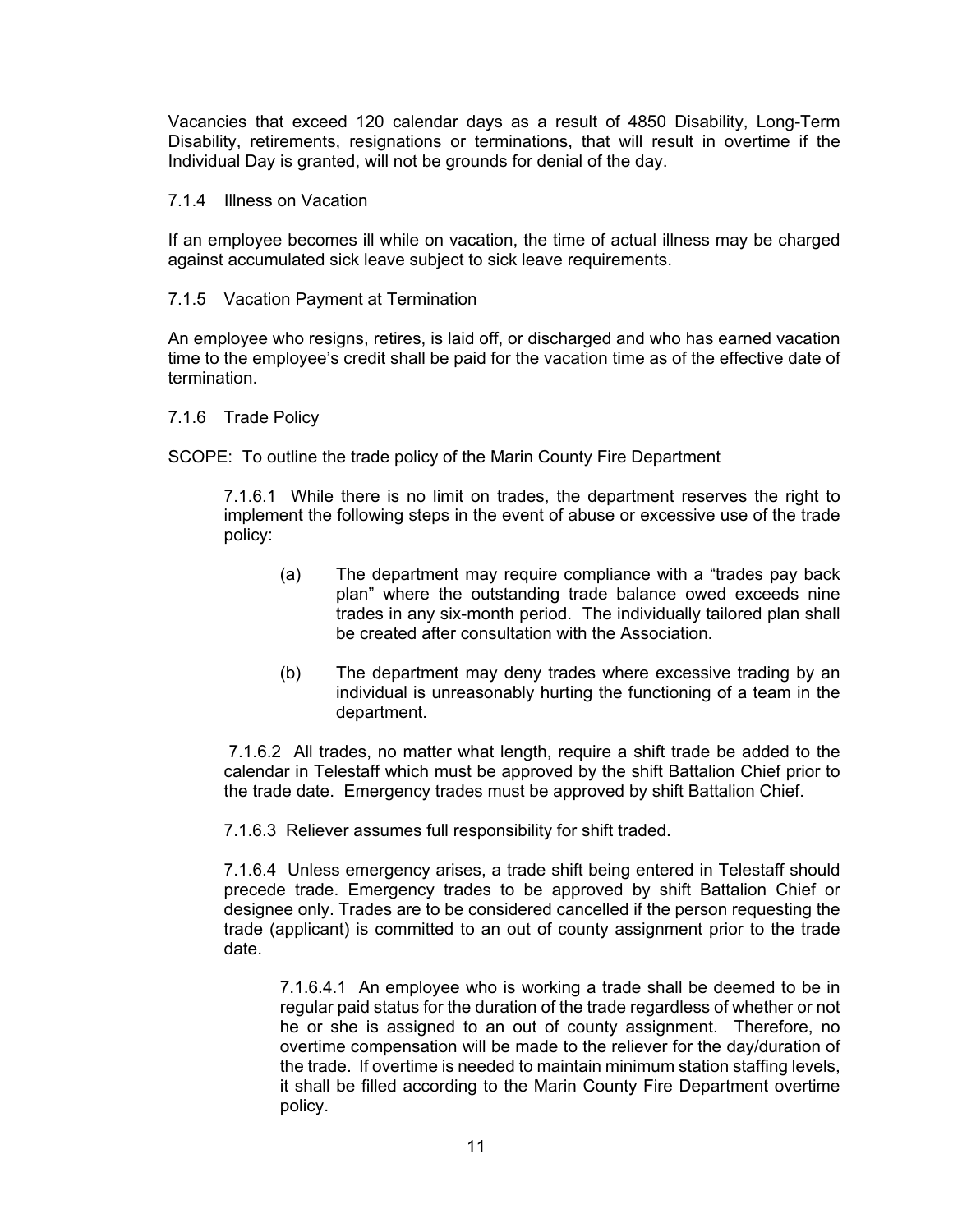7.1.6.5 All trades shall be made rank for rank during the "A" vacation schedule time period.

7.1.6.6 Trades will be allowed between ranks during the "B" vacation schedule time period.

Trade policy will be strictly enforced by one or more of following actions within a one-year period.

1<sup>st</sup> Violation: Pay docked number of hours missed.

2<sup>nd</sup> Violation: Possible suspension according to Personnel Management Regulation 47. Repayment of all trades outstanding; no further trades until repayment is completed.

3<sup>rd</sup> Violation: Total loss of trading privileges, plus disciplinary action under Personnel Management Regulation 47.

7.1.6.7 All trades will be paid back within twelve months from date of trade.

#### 7.2 HOLIDAYS

7.2.1 Regular Holidays

7.2.1.1 Regular employees shall be entitled to the following holidays with pay: the first day of January; the third Monday in January; the twelfth day of February; the third Monday in February; the last Monday in May; the fourth day of July; the first Monday in September; the ninth day of September; Veteran's Day; Thanksgiving Day; the Friday immediately following Thanksgiving Day; December 25; and every day appointed by the President of the United States or the Governor of the State of California for a public fast, thanksgiving, or holiday and adopted by the Board of Supervisors.

7.2.1.2 When a holiday falls on a Saturday or Sunday, the Friday proceeding a Saturday holiday, or a Monday following a Sunday holiday, shall be deemed to be a holiday in lieu of the day observed. For an employee who does not work a Monday through Friday schedule, the day immediately following the employee's two days off shall be deemed to be a holiday in lieu of the day observed.

#### 7.2.2 Floating Holiday

7.2.2.1 One duty day per year shall be deemed a floating holiday which may be taken at any time or times during the year accrued with the approval of the Fire Chief.

7.2.2.2 Each regular employee on the payroll as of July 1, or newly appointed prior to December 31, shall be credited immediately with one floating holiday (24 hours for Regular Hire Fire Suppression employees and Medical employees, and 8 hours for 40 hour employees) for that fiscal year. Any regular employee appointed between January 1 and June 30 shall be credited immediately with one-half of the floating holiday for the balance of that fiscal year.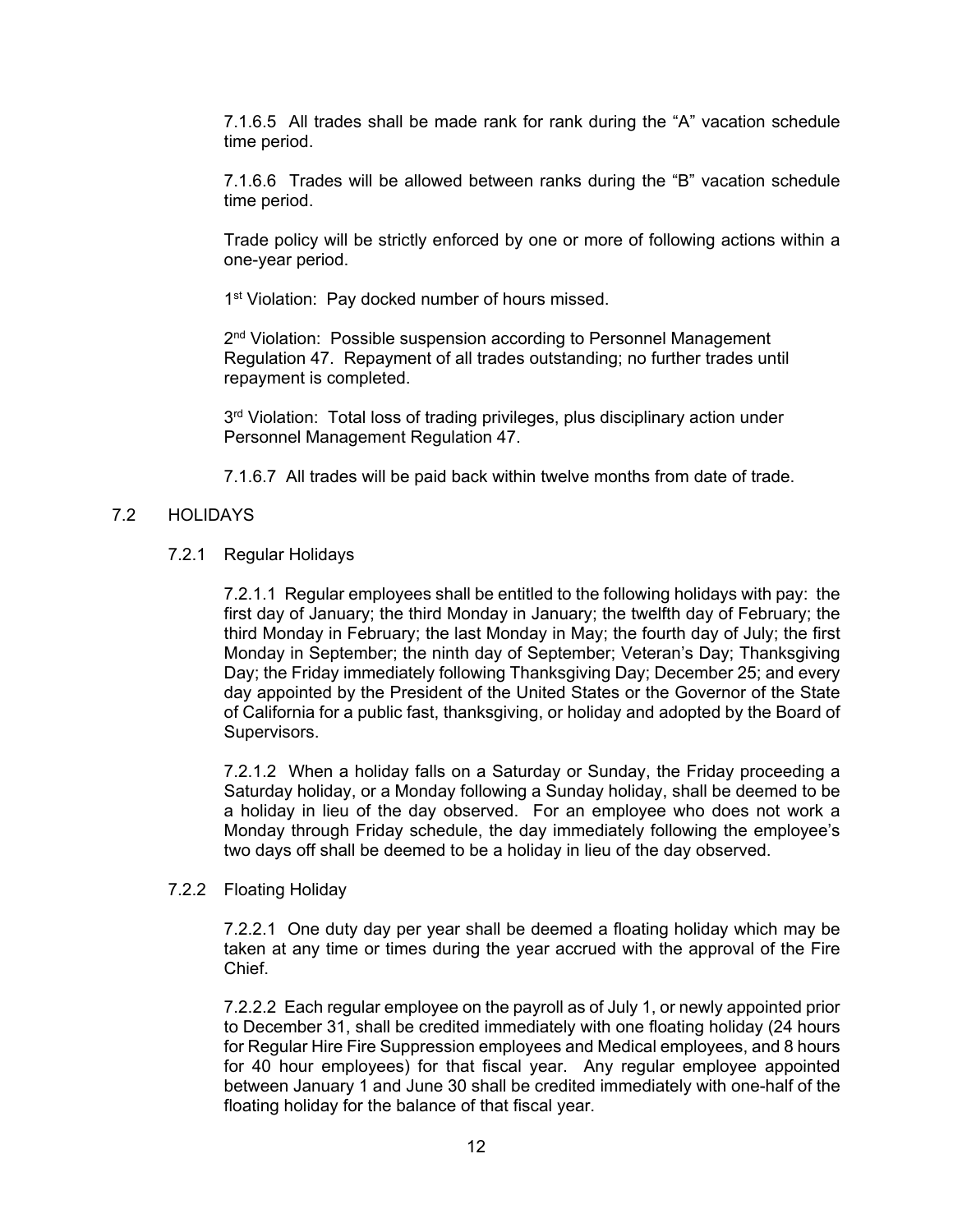7.2.2.2.1 Fire Dispatchers hired before July 1, 2009 will be allocated 24 hours of floating holiday per year, which may be taken at any time during the year accrued with the approval of the Fire Chief. Fire Dispatchers hired on or after July 1, 2009 will be treated as all other 40-hour employees and will be allocated 8 hours of floating holiday per year, consistent with this section.

7.2.2.3 Floating holiday hours shall be taken in the fiscal year accrued and shall not accrue from one fiscal year to the next.

7.2.2.4 Upon termination, unused floating holiday hours shall be paid at a straight time rate so that the total of unused floating holiday hours to be paid off and floating holiday hours used by the employee, shall not exceed one-half duty day if the termination occurs between July 1 and December 31; or one duty day if the termination occurs between January 1 and June 30.

7.2.3 Compensation for holidays for eligible Regular Hire Fire Suppression employees and Medical employees:

7.2.3.1 Effective the pay period beginning September 22, 2019, represented regular hire suppression and medical employees will receive twelve (12) hours' pay at a straight time rate for each holiday listed in Subsection 7.2.1.1 above, payable in the pay period in which the holiday occurs.

7.2.3.2 An employee is eligible for holiday compensation, if the employee is in paid status for regularly scheduled shifts, immediately preceding and immediately following the days designated in Subsection 7.2.1.1. above.

7.2.3.3 Payment for unused floating holidays accrued pursuant to Section 7.2.2.2 shall be made in the last paycheck that includes the first full pay period of the succeeding fiscal year, based on the employee's hourly rate on the last day of the fiscal year in which the floating holiday was accrued.

7.2.4 Compensation for holidays for eligible 40 hour employees:

7.2.4.1 Holidays worked shall be compensated at one and one-half times the applicable hourly rate and the employee shall receive holiday hours off in lieu of those worked.

7.2.4.2 For all 40 hour employees, including Fire Dispatchers hired on or after July 1, 2009, holidays worked shall be compensated at one and one-half times the applicable hourly rate **for actual time worked on the holiday day. In addition,**  the employee shall receive **eight (8)** holiday hours off in lieu of those worked.

#### 7.2.4.3 **The Following provisions apply to Fire Dispatchers hired before July 1, 2009**:

7.2.4.3.1 Effective the pay period beginning September 22, 2019, **Fire Dispatchers hired before July 1, 2009** will be compensated for twelve (12) hours at the straight time rate of pay for each holiday worked for each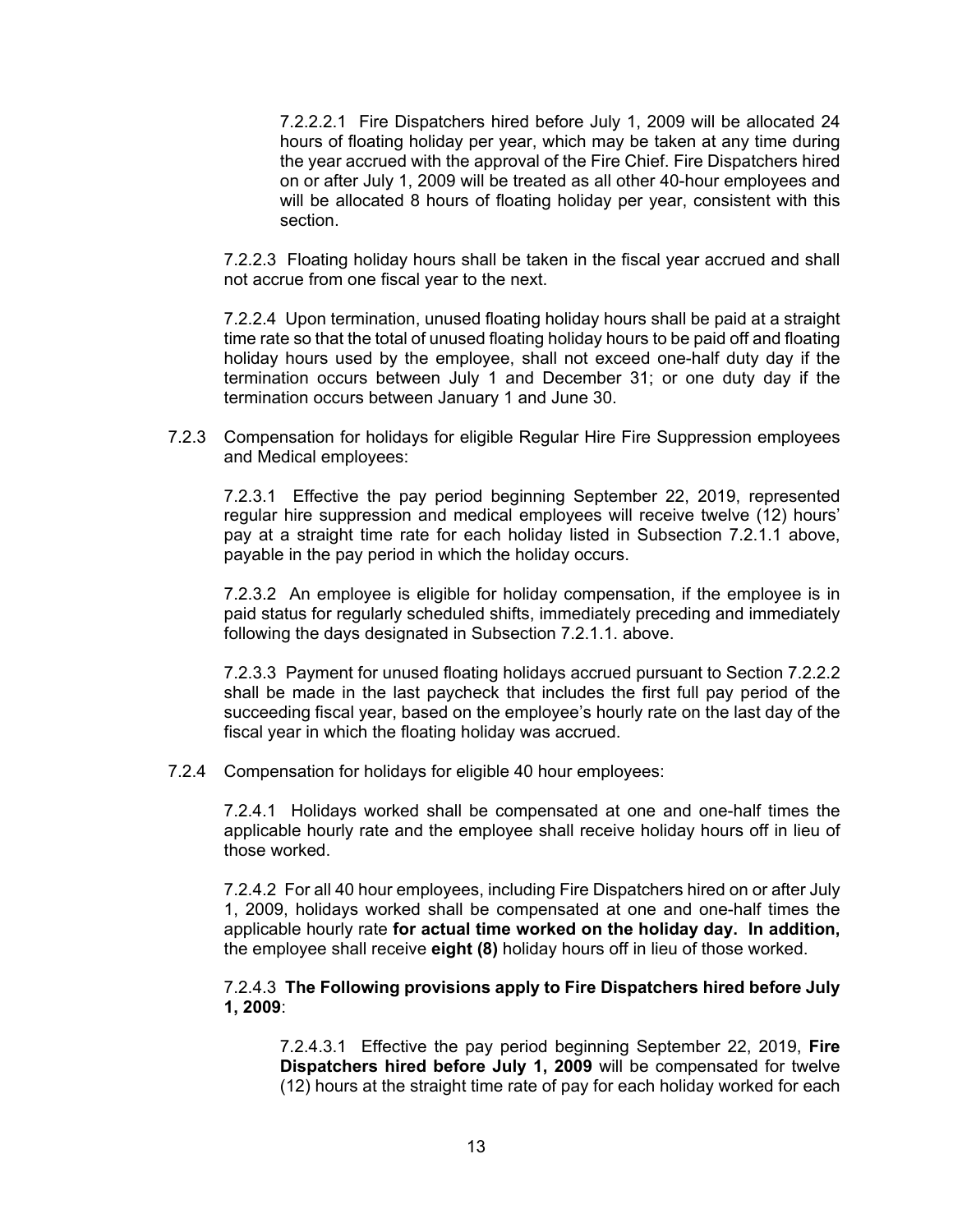holiday listed in Subsection 7.2.1.1 above and shall be payable in the pay period in which the holiday occurs.

7.2.4.3.2 **Fire Dispatchers hired before July 1, 2009** are eligible for holiday compensation, if the employee is in paid status for regularly scheduled shifts, immediately preceding and immediately following the days designated in Subsection 7.2.1.1 above.

7.2.4.3.3 **For Fire Dispatchers hired before July 1, 2009**, payment for unused floating holidays accrued pursuant to Section 7.2.2.2.1 shall be made in the paycheck that includes the first full pay period of the succeeding fiscal year, based on the employee's hourly rate on the last day of the fiscal year in which the floating holiday was accrued.

## 7.3 INSURANCE AND RETIREMENT CONTRIBUTIONS

The County provides a fringe benefits package described below. Unless expressly stated, all benefits listed in this article are prorated based upon the employee's regular hire FTE. Hours worked as a Contingent Hire (i.e. Extra Hire) employee, and/or hours worked in excess of a parttime regular hire FTE, and/or overtime hours do not count toward the accrual of benefits.

## 7.3.1 Biweekly Fringe Benefits

In calendar year 2019, the County's Biweekly fringe benefit contribution for regular hire employees enrolled in a County medical plan shall be:

|                      | <b>Biweekly Payment</b> | <b>Biweekly Payment</b>      |
|----------------------|-------------------------|------------------------------|
|                      | <b>Annual Salaries</b>  | <b>Annual Salaries Below</b> |
|                      | At/Above \$70,000*      | \$70,000*                    |
| <b>Employee Only</b> | \$540.33                | \$540.33                     |
| $Employee + 1$       | \$614.66                | \$626.36                     |
| Dependent            |                         |                              |
| Employee + Family    | \$824.26                | \$847.65                     |

\*Annual salary threshold to determine the County's fringe benefit contributions shall be *under/over \$74,000* for calendar years 2020 and 2021.

Effective in December 2019, December 2020, and December 2021, in the pay period in which health insurance rates are normally adjusted, the County will provide an increase to the flat dollar contribution amount by an amount equivalent to zero percent (0%) – five percent (5%), based on the Kaiser silver premium increase (or the premium increase to the County's lowest cost HMO at that time) to benefited employees at the employee  $+$  one (1) and employee  $+$  two (2) benefit levels.

- 7.3.2 The County will contribute \$120.67 per pay period toward the health benefits of qualified extra hire (seasonal) employees under the Affordable Care Act (ACA).
- 7.3.3 Any employee covered by this agreement may make written application to the Human Resources Director for waiver of required participation in one or more insurance programs, except Dental Insurance, Vision Insurance, and Basic Life Insurance, if said employee provides acceptable proof of equivalent coverage in a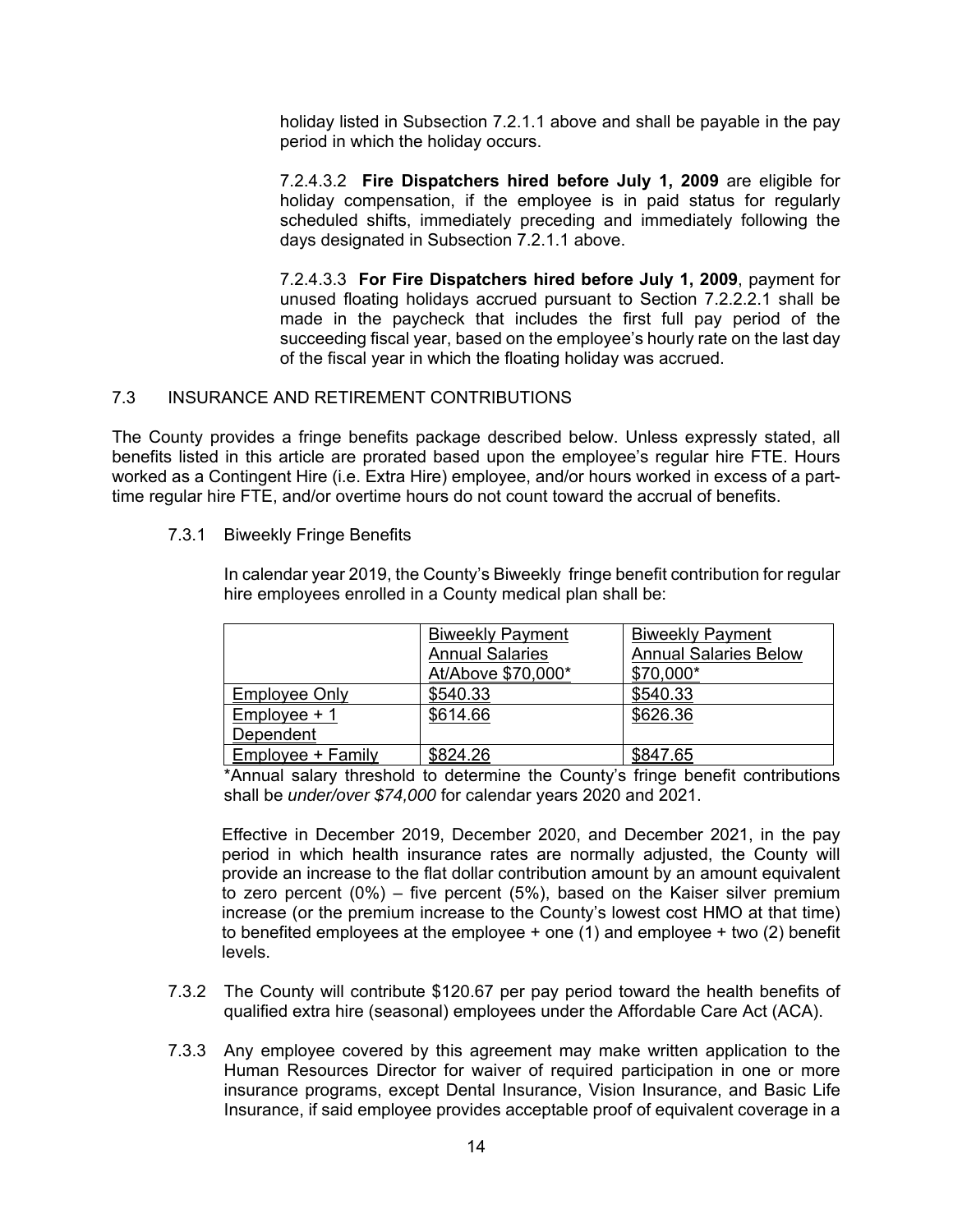group plan through other sources. An employee who waives participation under this section shall use the fringe benefit package to purchase mandatory insurance coverage for Dental, Vision and Basic Life and is eligible to receive up to \$100.00 cash back of any remaining unused amount of their bi-weekly fringe benefit package.

7.3.3.1 Bargaining unit employees are eligible for participation in the Dependent Care Assistance Program, the Flexible Spending Account Program (FSA) and Long Term Care Program.

7.3.3.2 Non-safety Employees Represented by Association shall be enrolled in the State Disability Insurance (SDI) plan, at employee cost.

7.3.3.3 The County shall give payroll deduction rights (i.e., a separate "bucket") for long term disability insurance private coverage for bargaining unit members.

7.3.3.4 Bargaining unit employees are eligible for double supplemental life insurance to be added as a subvented benefit. If added during open enrollment, enrollment is subject to approval of the insurance company.

7.3.3.5 Tax Free Retirement Contribution: No Federal or State taxes will be withheld, by the County, from the employee's paycheck on the amount the employee contributes to retirement.

7.3.3.6 Effective January 2, 2005, current bargaining unit (safety members only) will have a 3% @ 50 retirement formula (in place of 3% at 55 previously negotiated). The parties agree to utilize 7.06% as the actuarial value of the increased cost for the  $3\%$  @ 50 retirement enhancement. Parties further agree that eligible bargaining unit employees will share in that cost increase by contributing 50% of the 7.06% or 3.53%. The parties are implementing this section in accordance with Section 31678.2 of the California government code. In accordance with this section, members shall pay the 3.53% as part of the contribution by the employer that would have been required if section 31664.1 (3% @ 50 enabling legislation) had been in effect during the period of time for which this benefit is effective (i.e., going forward and backwards). This agreement shall only be applicable to members who retire on or after January 2, 2005.

Effective for employees entering the retirement system as of July 1, 2008, the eligible retirement age for miscellaneous members will be 55.

For any employee hired into a miscellaneous, non-safety job classification on or after January 1, 2011, the employee shall be placed in Retirement Tier 4. The Retirement Tier 4 formula shall be 2% at 61 ¼ as stated in Cal Gov. Code 31676.1

7.3.3.7 Effective for employees entering the retirement system as of January 1, 2013, the eligible retirement age for safety members will be 57 and the formula will be 2.7%; for miscellaneous employees the eligible retirement age will be 62 and the formula 2%.

7.3.4 For all eligible employees, the County agrees to apply the fringe benefit contribution towards the premiums for health, dental, vision, basic life,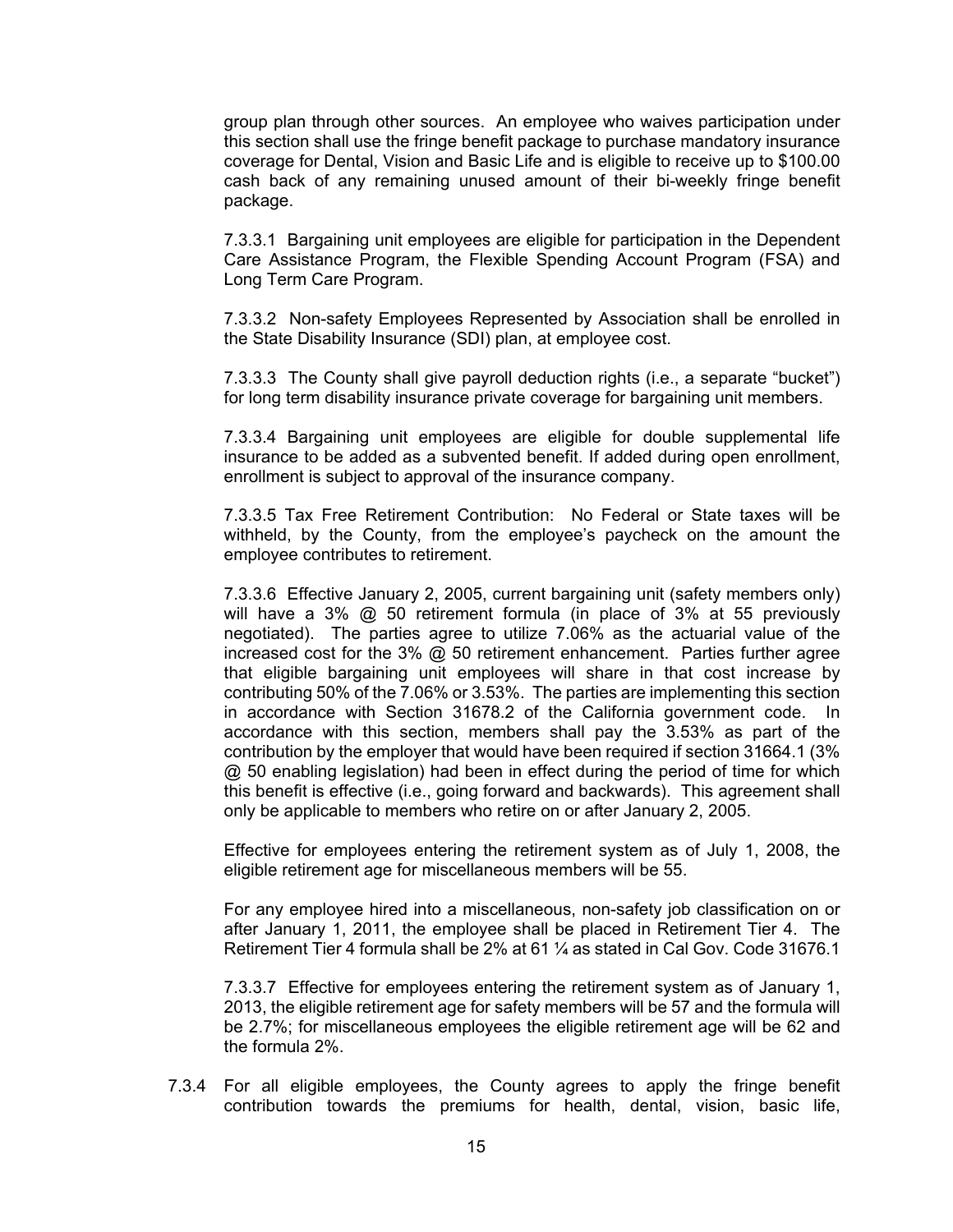supplemental life and disability insurance. Any county employee enrolling in County medical coverage is eligible to receive up to \$100.00 cash back of any remaining unused amount of their bi-weekly fringe benefit package with the exception below.

Elimination of Cash Back for New Hires and Employees Not Receiving Cash Back as of September 22, 2019:

- Effective September 22, 2019, there will be no cash back of any remaining unused amount of an employee's bi-weekly fringe benefit package for the following:
	- o Employees hired on or after September 22, 2019
	- o Employees who do not receive cash back as of September 22, 2019
- 7.3.5 Hold Harmless

Effective at the end of the final full pay period of the 2019-2022 agreement, the County will eliminate Hold Harmless monies for all represented employees. Effective the first full pay period of July 2022, represented employees who had received Hold Harmless monies as of the last full pay period in fiscal year 2021- 2022, greater than or equal to \$100.00 per pay period, will receive a lump sum amount equivalent to 52 pay periods of Hold Harmless monies, based on the amount the employee received as of the last full pay period in fiscal year 2021- 2022.

- 7.3.6 Effective January 12, 1997, employees are required to share fifty percent (50%) of the cost of the retiree cost of living adjustment (COLA), pursuant to Cal. Govt. Code Sections 31870 et seq., in an amount not to exceed 3.1% (the approximate weighted average cost of the COLA for safety members) of their compensation earnable. These contributions shall be credited to each member's individual retirement account(s).
- 7.3.7 County further agrees to continue payroll deduction service as in effect June 30, 1970, for insurance programs sponsored by the Association. Said service shall not be extended to any additional programs without the written approval of the County Administrator.

#### 7.4 SICK LEAVE

#### 7.4.1 General

Each regular full time employee's sick leave accrual under the biweekly payroll system shall be accrued at the rate of .0495 for regular hire fire suppression employees and Fire Dispatchers hired before July 1, 2009 and at .0462 for 40-hour employees, including Fire Dispatchers hired on or after July 1, 2009.

7.4.1.1 Unused sick leave shall be accumulated without limit.

7.4.1.2 Sick leave with pay up to a total number of duty hours accumulated shall be granted by the Fire Chief in case of bona fide illness or injury of employee. County may require a physician's certificate or other evidence, either as a condition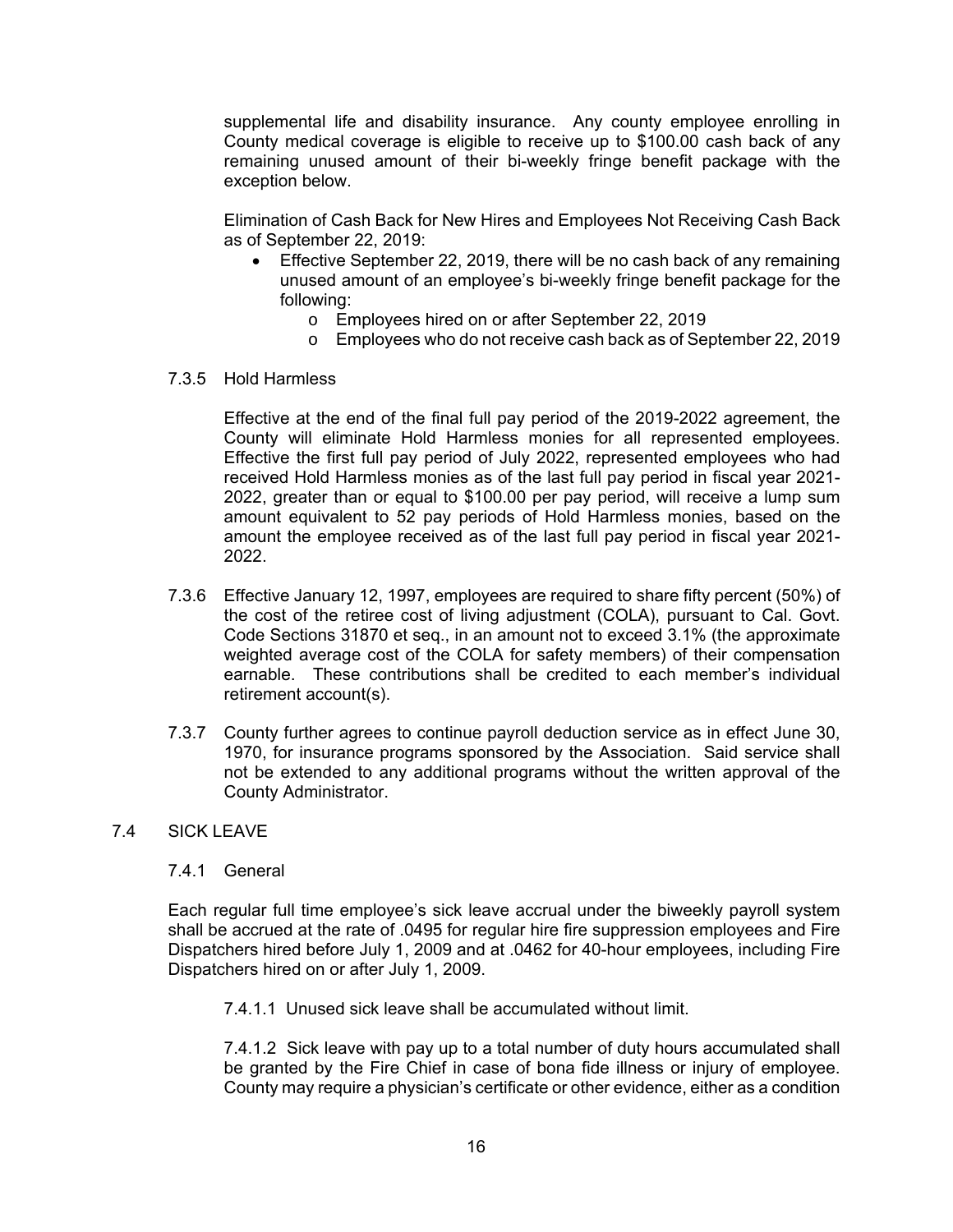of continuing an employee on sick leave status or as a requirement of returning to duty only under the following circumstances:

- If sick leave is used by any employee to cover the tour (two  $(2)$  shifts) immediately prior to scheduled vacation; or
- If sick leave is used by any employee to cover the tour immediately after (two (2) shifts) scheduled vacation; or
- After four (4) consecutive duty days of illness

Association recognizes County's right to investigate and correct abnormal and unexcused uses of sick leave.

7.4.1.3 Excessive sick leave usage will be handled in accordance with the relevant County PMR.

7.4.1.4 "Sick call" made after 2100 hours the day prior to the shift will trigger "Urgent Need" overtime procedures.

7.4.1.5 Leave with pay up to six (6) standard work days for 40-hour work week employees; or three scheduled shifts for Regular Hire Fire Suppression employees may be granted during a calendar year by the department head for an employee who must care for a son, daughter, spouse or person of a familial relationship residing in the same household during illness. Such leave shall be charged against accumulated sick leave.

7.4.1.6 Sick Leave Borrowing: During the first six (6) months of employment as a new regular hire County employee, an employee may borrow up to two standard workdays of sick leave (Regular Hire Fire Suppression employees) or five standard workdays (40 hour employees). Such sick leave borrowed shall be subtracted from future accumulations as provided above until accumulation equals sick leave borrowed.

## 7.4.2 Bereavement

Leave with pay up to the number of duty hours worked in the week but not to exceed 56 hours for regular hire fire suppression employees or 40 hours for all other employees shall be granted by the department head in case of the death of a mother, father, spouse, registered domestic partner, parents of a spouse or domestic partner, grandparents, sister, brother, son or daughter, son or daughter of a registered domestic partner of a regular employee, except that employees in the Fire Dispatcher classification before July 1, 2009 shall be granted by the department head leave with pay up to the number of duty hours equal to the normal duty week, but not to exceed 56 hours. Bereavement leave in case of death of other persons may be granted upon approval of the County Administrator. Bereavement leave shall be charged against accumulated sick leave.

#### 7.4.3 Catastrophic Leave

Bargaining unit employees shall be eligible for participation in the County Catastrophic Leave Donation Program.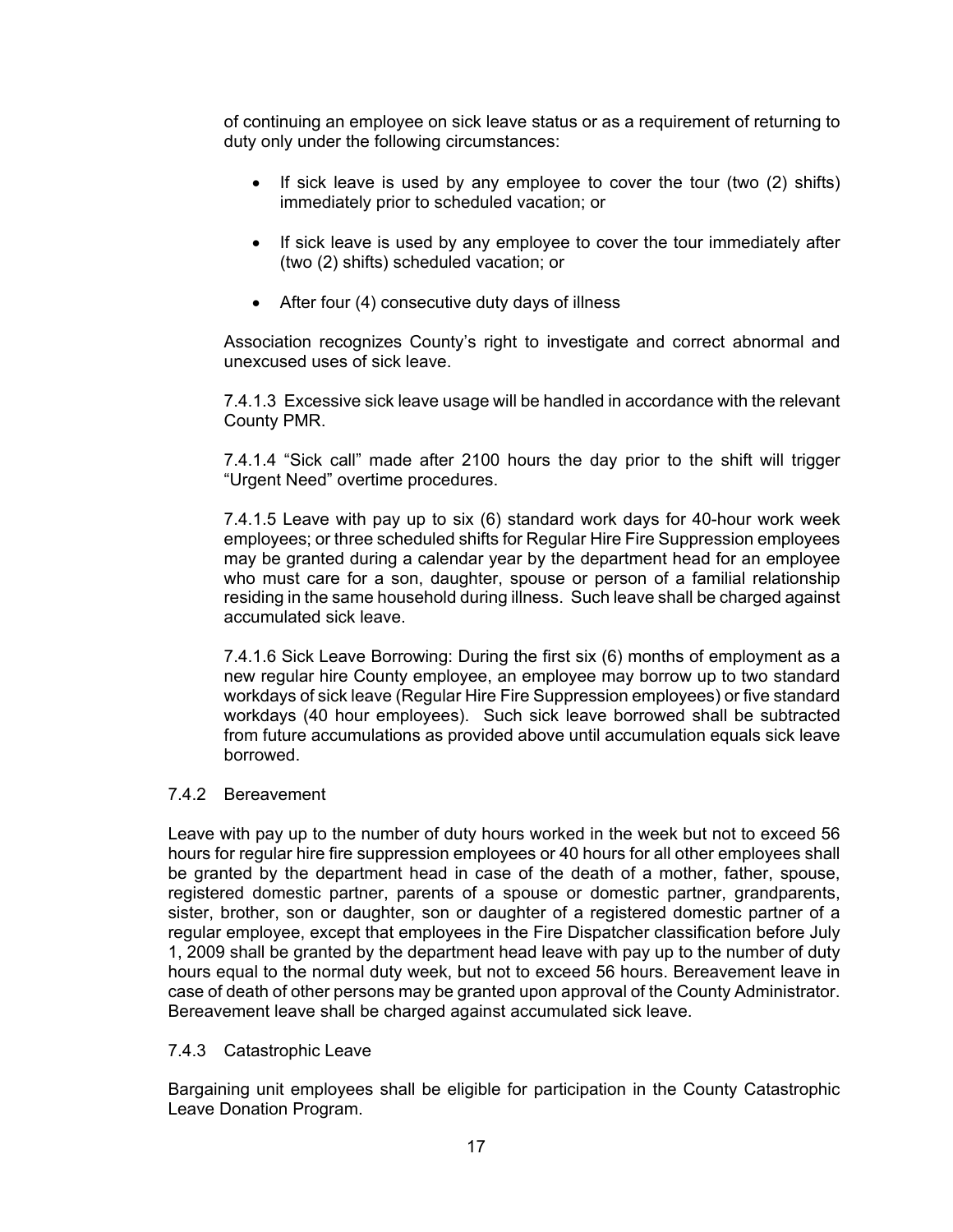#### 7.4.4 Exceptions

Sick leave, with pay, shall not be granted for illness or injury attributable to an outside occupation, for which Worker's Compensation benefits are available.

#### 7.4.5 Retirement Service Credit

Employees may use 75% of unused accrued sick leave for retirement service credit.

#### 7.4.6 Industrial Accidents

#### Safety Employees

In cases of work-related illness or injury, the employee shall receive full pay for a period not to exceed one year (2912 hours) in accordance with Labor Code, Section 4850, without charge against sick leave, provided the County determines that:

- 1. The accident is, in fact, work-related;
- 2. Time off work is warranted;
- 3. The duration of the time off work is warranted.

If the work-related disability continues beyond the one year (2912 hour) period, accumulated sick leave shall be applied to time off work in a proportionate amount which, when added to Worker's Compensation benefits, will provide total compensation equal to employee's regular wage or salary. Upon exhaustion of accumulated sick leave, accrued vacation time may be applied in the same manner.

Compensation shall continue until the employee returns to work, all accruals are exhausted, or it is medically determined that there is a permanent disability which precludes return to regular duties, whichever occurs first.

#### Miscellaneous Employees

In cases where an employee initiates a workers' compensation claim, the County will provide full pay, without charge, against sick leave, during the first week off work, or any portion thereof, following an industrial accident provided that the County determines:

That time off work is warranted for the injury or for treatment; and

That the duration of time off is warranted.

If a claim is denied and the following conditions are met 1) the County continues to determine the time and duration from work are warranted and 2) the employee has received the first week coverage, then a leave adjustment will be completed so that the week is charged against the employee's sick or other leave.

In all other cases, accumulated sick leave shall be applied to time off work following an industrial accident in a proportionate amount which, when added to worker's compensation benefits, provides compensation equal to the employee's wages. Upon exhaustion of accumulated sick leave, other accrued leave balances may be used in the same manner.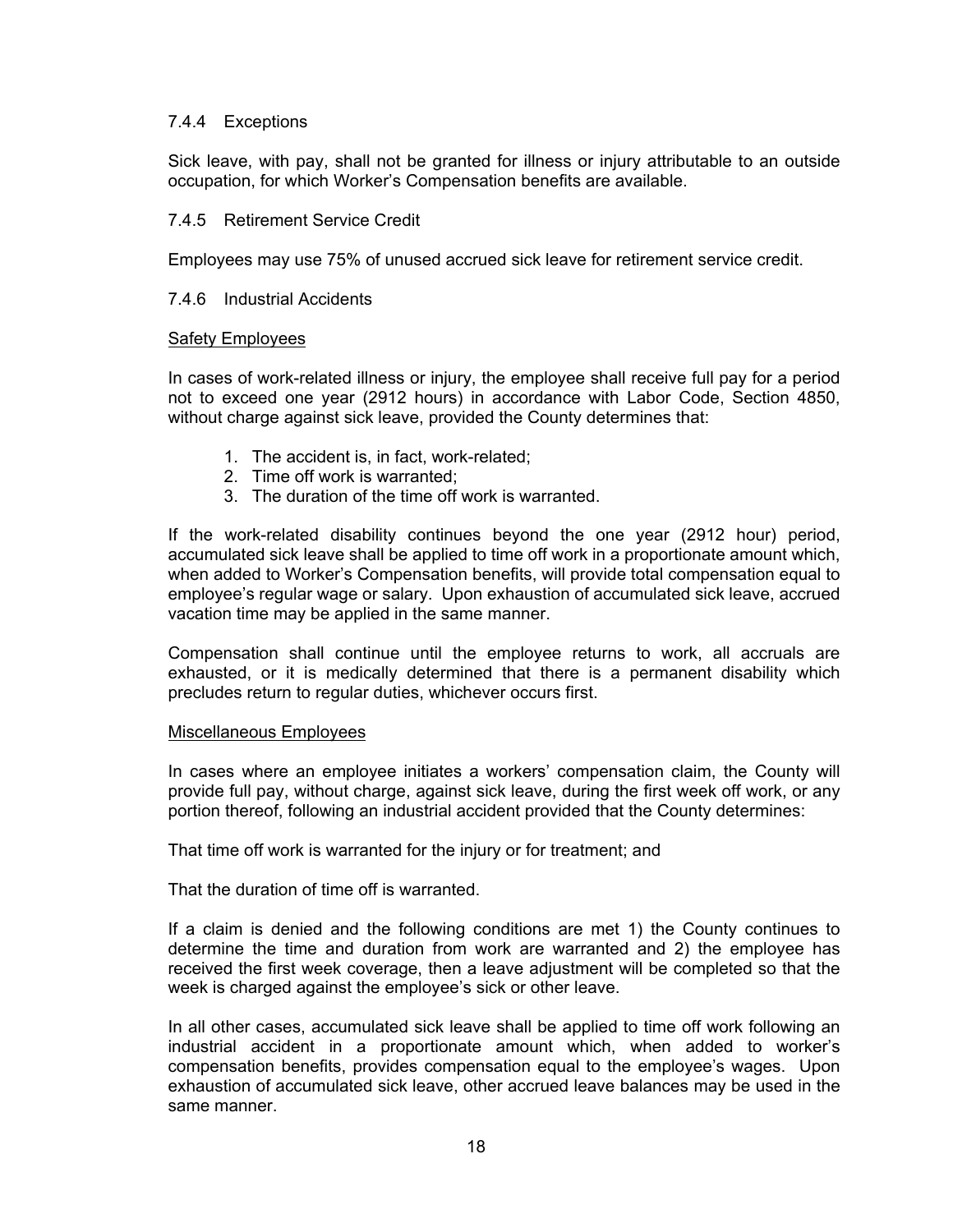#### Safety and Miscellaneous Employees

In accordance with Labor Code section 4600, the County has the right to require the treatment of work-related injuries or illnesses by a County-designated physician, except that after 30 days from the date that the injury is reported, the employee may be treated by a physician of his or her own choice within a reasonable geographic area. On or after January 1, 2005, upon completion of the employer created "Medical Provider Network", this provision will be altered to reflect the provisions of the new law.

However, if the employee has notified his or her employer in writing (Employee's Designation of Personal Physician) prior to the date of injury that he or she has a personal physician (as defined by the Business & Professional Code 2000) who retains the employee's medical records and medical history and has agreed in advance\* to be the predesignated physician, the employee shall have the right to be treated by that physician from the date of injury. The employer shall continue to have the duty to provide first aid treatment and appropriate emergency treatment reasonably required by the nature of the injury or illness (LC 9780.2).

\*The predesignated physician shall submit a signed form attesting to his/her agreement to be this individual's treating physician in the event of a Workers' Compensation injury or illness and that he/she will adhere to the rules and regulations governing treating physicians pursuant to LC 9785. This form will be attached to the predesignation form on file with the employer.

In the event an employee receives a burn in the performance of duty, the employee will be transported directly as soon as is reasonably possible to the nearest regional burn center for treatment upon either the employee's request or the order of the senior officer present.

#### 7.5 HEALTH AND SAFETY

County shall comply with all applicable Federal, State, and County safety regulations, and shall furnish to employees, as needed, all safety equipment required therein or necessary for the safety of employees.

#### 7.6 EQUIPMENT PROVIDED

County shall provide all equipment it deems essential to complete assigned duties. County shall provide safety equipment essential for the completion of assigned duties. List of equipment is available upon request.

#### 7.7 UNIFORMS

7.7.1 County shall, at the end of each calendar quarter, pay \$200.00 as a uniform and safety boot allowance to each officer employed, on the date of payment, who is required to wear a uniform during regular duty hours, and who is one of the following classes:

> Fire Captain Fire Crew Superintendent Senior Fire Captain Fire Dispatcher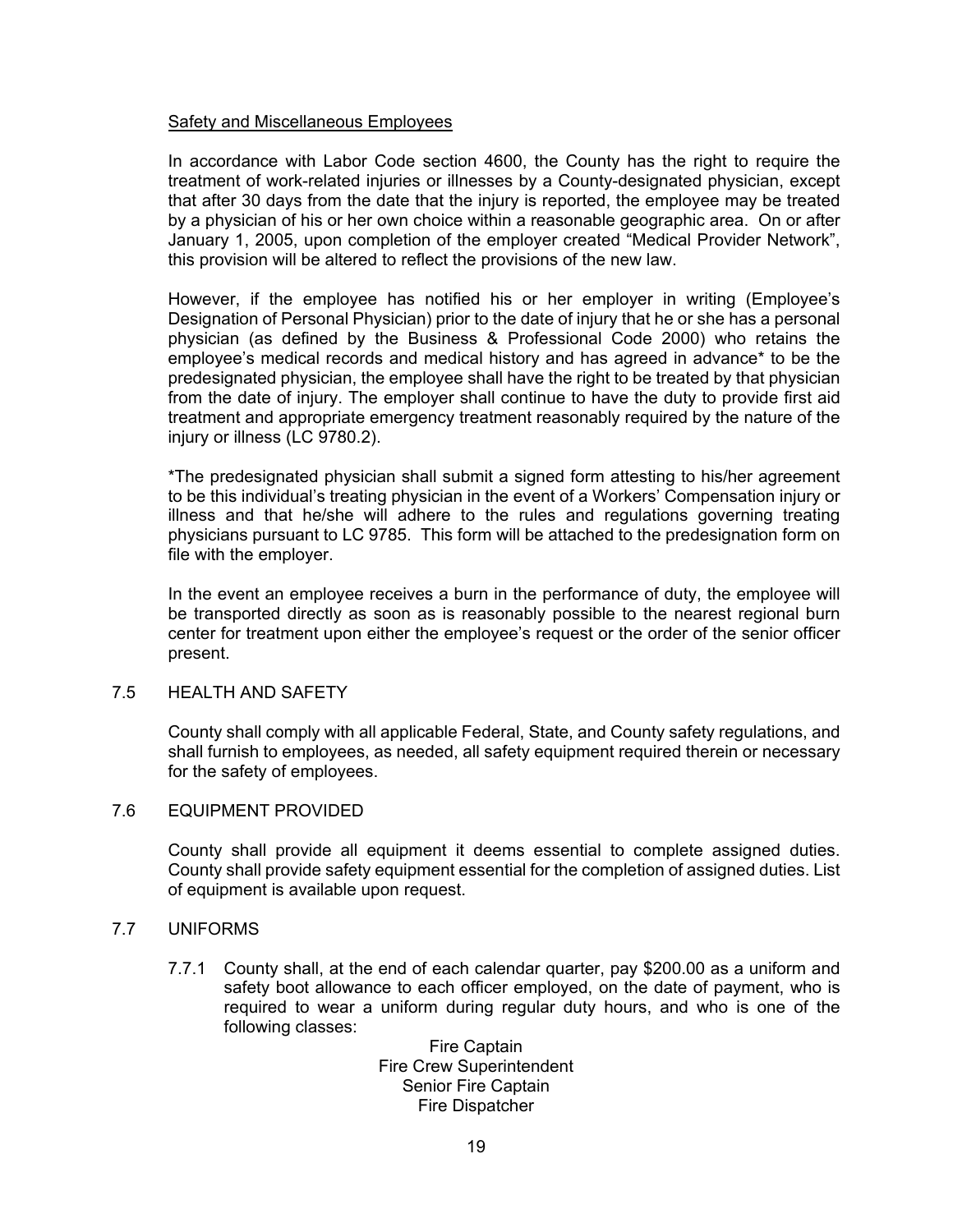#### Fire Engineer Fire Fighter Fire Engineer/Paramedic Fire Fighter/Paramedic Fire Heavy Equipment Operator Fire Inspector

- 7.7.2 Seasonal Firefighters and Fire Dispatch Assistants shall be entitled to an annual uniform allowance of \$400 payable in the first pay period in July.
- 7.7.3 Effective September 22, 2019, the Department will provide four (4) pairs of single layer pants to all safety sensitive fire line employees identified in Section 7.7.1 and 7.7.2, above. Replacement pants will be per Department policy.

#### 7.8 SPECIFIED WAGE ADJUSTMENTS

Upon approval of any specified wage adjustments described herein, such assignments and/or related compensation shall only become effective on the first day of represented employees' work period and end on the last day of represented employees' work period.

#### 7.8.1 Temporary Promotions

In cases of prolonged absence from duty, vacancy of approved position, or other emergencies, the Fire Chief, with the approval of the Director of Human Resources or designee, may in writing, temporarily promote a Regular Hire employee when such employee is regularly required to substantially perform the full duties of a budgeted position with a higher classification for a period in excess of seven (7) shifts. In such cases, the employee shall be paid for all hours in paid status at the rate on the salary range of the higher classification that is closest to, but not less than five percent (5%) above his or her base hourly rate in the classification in which he/she holds regular status at the time he/she is temporarily promoted. All increases shall be rounded to the nearest whole percentage using regular rounding rules. An employee in a temporary promotion may receive more than the top step of their higher classification into which the employee is temporarily promoted if the top step of the classification of the temporary promotion pay would result in a less than 5%. An employee's eligibility for overtime and leave accrual shall be pursuant to his/her regular classification.

An employee must meet the minimum qualifications for the job class to which he/she is being temporarily promoted and must have completed the first six (6) months of his or her initial probationary period with the County. The selection decision rests with the appointing authority.

The request for temporary promotion must be submitted to Human Resources by the appointing authority in writing and should include the justification for the temporary promotion along with the required documentation. Temporary promotions shall not exceed one (1) year. In the event of unusual circumstances, the appointing authority may request an extension from the Director of Human Resources. Beyond the first year of a temporary promotion, extensions may only be granted in up to six (6) month intervals. The temporary promotion will be reassessed for justification at each extension request.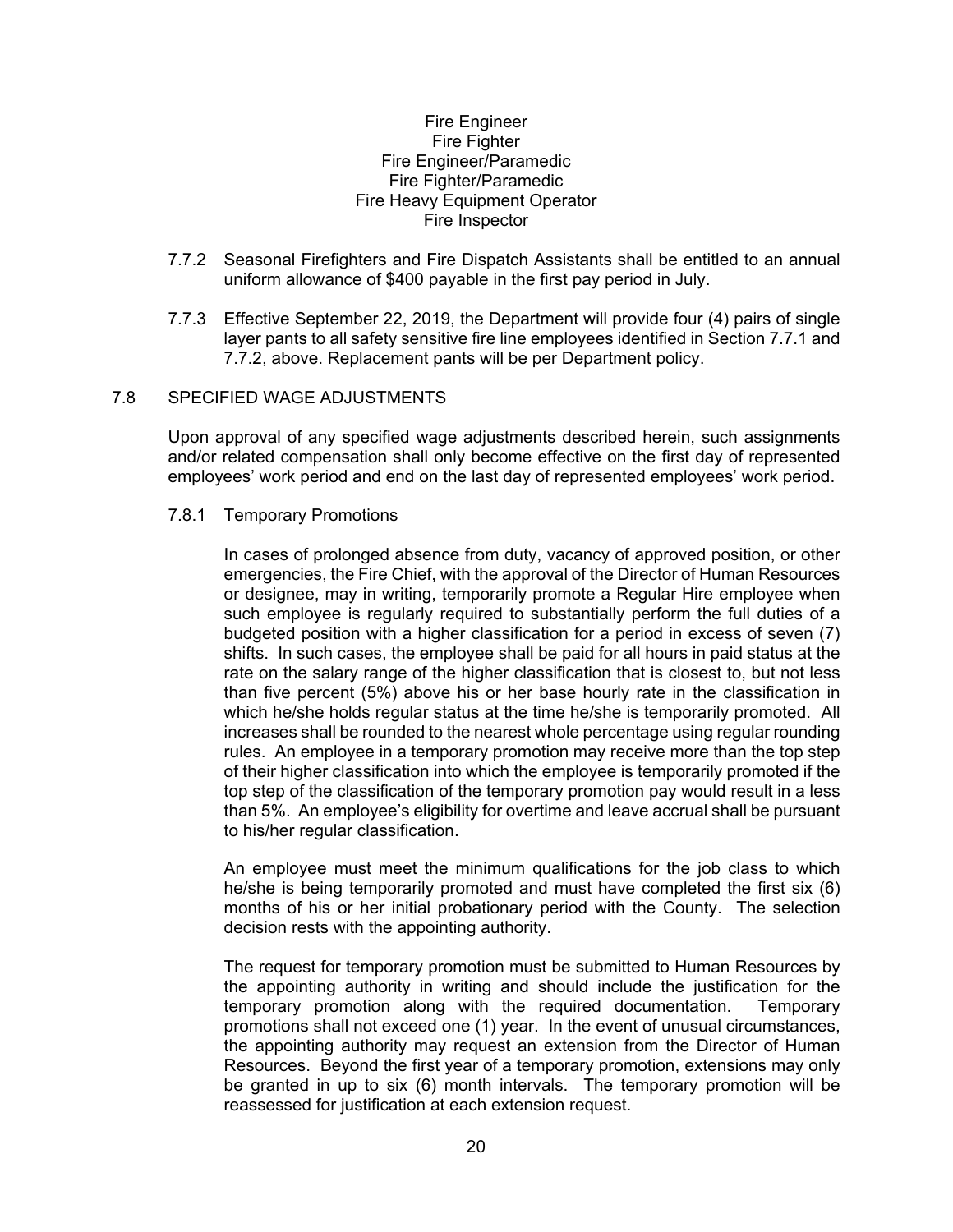The granting and/or discontinuance of a temporary promotion shall not be subject to the grievance procedure.

7.8.2 Temporary Special Assignment Pay

Temporary special assignment is defined as a practice where, as directed by an appointing authority, at least 25% of an employee's work time requires the performance of higher level duties outside of their regularly assigned classification that significantly changes the nature of their work.

Temporary special assignments must be a minimum of ten (10) working days, and shall not exceed six (6) calendar months. In the event of unusual circumstances, a department head may request an extension from the Director of Human Resources. Temporary special assignments will be effective no earlier than the start of the pay period in which the application was received.

An employee shall be paid an additional five percent (5%) of his or her present salary on hours worked. Temporary special assignment pay shall not be provided in addition to temporary promotion pay.

The request for temporary special assignment pay may only be initiated by the appointing authority by submitting the request for temporary special assignment pay to Human Resources in writing. The request should include a description of the additional duties assigned that are not represented in the employee's regularly assigned classification and the expected duration of the assignment. Any conflicts concerning the application of this policy shall be decided by the County Administrator, whose decision shall be final.

The granting and/or discontinuance of temporary special assignment pay shall not be subject to the grievance procedure.

- 7.8.3 Captain and Senior Fire Captain Paramedic Incentive. Any Captain or Senior Fire Captain maintaining his/her paramedic qualifications shall receive a two and a half percent (2.5%) incentive pay.
- 7.8.4 Bilingual Pay When the Fire Chief, with the approval of the Human Resources Director, designates an assignment as requiring bilingual skills, any employee in such a designated assignment, who has first demonstrated proficiency in a language acceptable to the Fire Chief and the Human Resources Director, shall be eligible to receive a 5.0% salary differential based on their hourly rate for time spent using such skills. Upon the separation of the employee from said assignment requiring designated bilingual skills, the bilingual skills pay to the employee will be discontinued.
- 7.8.5 Educational Incentive. Effective July 2015, employees represented by MCFDFA who possess a California State Fire Marshal's Office Firefighter II certificate will be eligible for educational incentive of \$65 per month payable in biweekly payments of \$30.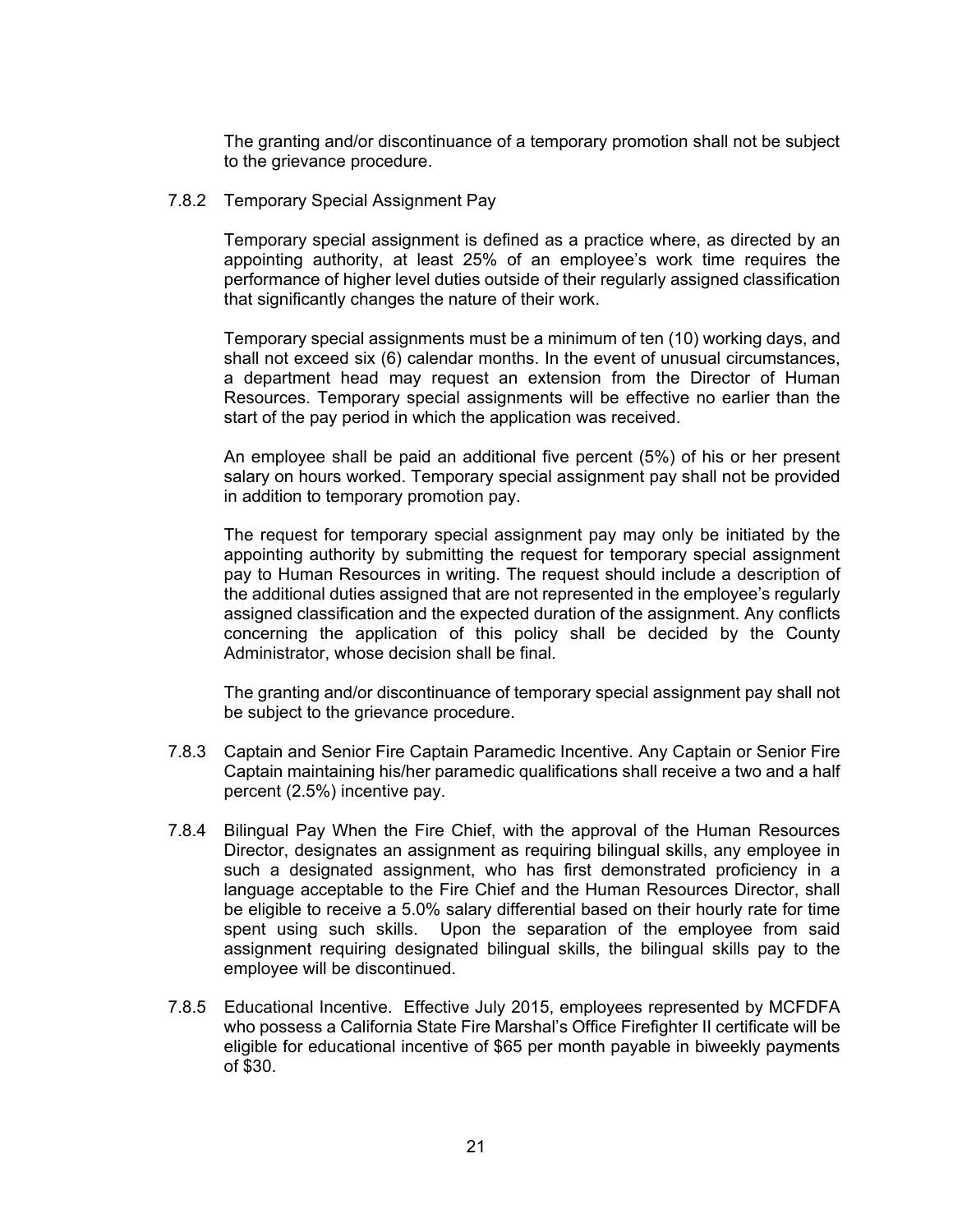Effective July 1, 2020, the language above will sunset and employees who possess a Firefighter II certificate and have completed at least 50% of required courses toward certification as a California State Fire Marshal's Office "Fire Officer" will be eligible for educational incentive of \$65 per month payable in bi-weekly payments of \$30. If the California State Fire Marshal's Office changes its curriculum, the parties agree to meet and confer about this benefit.

7.8.6 Additionally, effective July 2015, employees represented by MCFDFA who have obtained 30 or more college course units will be eligible for educational incentive of \$26 per month payable in biweekly payments of \$12.

Effective July 1, 2018, the language above will sunset and employees who possess an Associates of Science "AS" or an Associates of Arts "AA" or higher (e.g. B.A., B.S.) will be eligible for educational incentive of \$26 monthly payable in biweekly payments of \$12.

Educational incentive will not cumulatively exceed \$42 bi-weekly.

## 7.9 MILEAGE

7.9.1 In the event an employee shows up at said employee's regularly assigned station and then is ordered to move to another station with own vehicle, the employee will be reimbursed for mileage at the rate of IRS reimbursement only from the initial duty station to the second duty station assigned.

#### 7.10 REASSIGNMENT

A vacancy in the Department shall be open to reassignment of current regular employees of the same rank or classification as the vacant position. Notice of the vacancy shall be provided by the Fire Chief via Target Solutions and any regular employee holding the stated rank or classification may submit to the Fire Chief a written request for reassignment. The notice of vacancy will be open for one (1) week for a request for reassignment. The reassignment requests shall be considered in order of seniority in rank of employees submitting requests. However, the Fire Chief shall have the discretion to fill vacancies in the manner the Fire Chief determines to be in the best interests of the efficiency and effectiveness of the department. Decision will be made within five (5) days of vacancy close date. A list of those who applied for and received the vacancy will be sent to those candidates and the Association within two days after the selection is made.

- 7.10.1 There shall be no mass reassignments. Reassignments shall occur when vacancies are created (as by promotion) or for cause (e.g. personality conflict). The issue of "cause" may be grieved to the level of the Chief, but not to arbitration.
- 7.10.2 During the term of the 2019-2022 agreement, the County may reopen the contract one time on the sole subject of station rotation if there is a recommendation to increase staffing.

#### 7.11 LEAVES OF ABSENCE

7.11.1 All leaves of absence without pay shall be subject to the approval of the Fire Chief.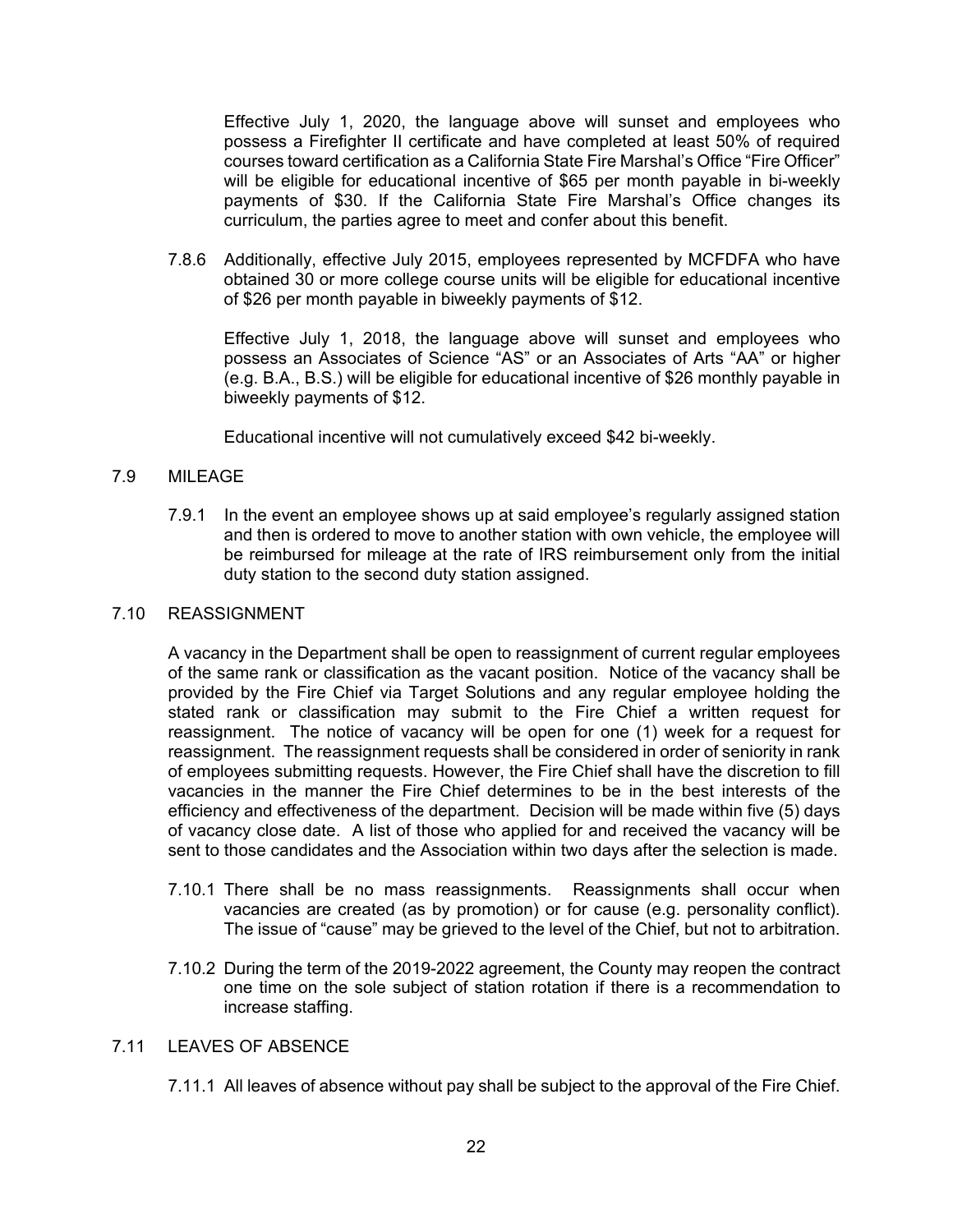- 7.11.2 Employees who are absent from duty on an authorized leave of absence shall not lose any rights accrued at the time the leave is granted.
- 7.11.3 Approved leave without pay for purposes other than prolonged sickness shall commence after the employee has used all of said employee's accrued vacation and compensatory time. In cases of prolonged illness, approved leave without pay shall commence after the employee has used all of said employee's accrued sick leave, vacation, and compensatory time except that the employee may retain up to 56 hours accrued vacation time.
- 7.11.4 Personnel Management Regulations 44.18, Distress not otherwise covered, shall not apply to employees in these bargaining units.
- 7.11.5 Regular employees who are impaneled on a jury shall be deemed to be on special paid leave for the duration of their jury duty, and shall receive their regular salary. On days the court is in session and the employee is scheduled to work, he/she will not be required to return to duty to finish his/her shift. When an employee is on duty the day before a court session, a reasonable early relief will be provided. Any amount received as jury fees for such service shall be waived or returned to the County. Regular employees may retain any expense reimbursement.

The employee will provide the department with as much advance notice as possible of the jury summons and the assigned juror number.

7.11.6 Regular employees shall be allowed special leave, with pay, during regular working hours, to take merit system promotional examinations scheduled by the County of Marin.

#### 7.12 PART-TIME EMPLOYEES

Regular employees working less than a full schedule shall be entitled to all benefits provided in this Contract on a reduced time or payment basis computed on the ratio of part-time compensation received to normal full-time compensation.

#### 7.13 EXTRA-HIRE EMPLOYEES

- 7.13.1 An employee who has worked on an extra-hire basis for a full duty schedule for one (1) or more calendar months immediately preceding appointment on a regular hire basis, at that time shall be credited with vacations and sick leave accruals for the extra-hire time on the basis of actual hours worked during the most recent period of service.
- 7.13.2 An extra-hire employee who continuously occupies a position with a three-step salary range for six months shall, if thereafter appointed on a regular hire basis, be compensated at the same step until the employee completes one year (2912 hours) of service. A step increase may be granted on the first day of the pay period after completion of one year's (2912 hours) service.
- 7.13.3 Extra-hire employee designated as fire suppression personnel shall be advanced one step in the salary range the first day of the pay period following completion of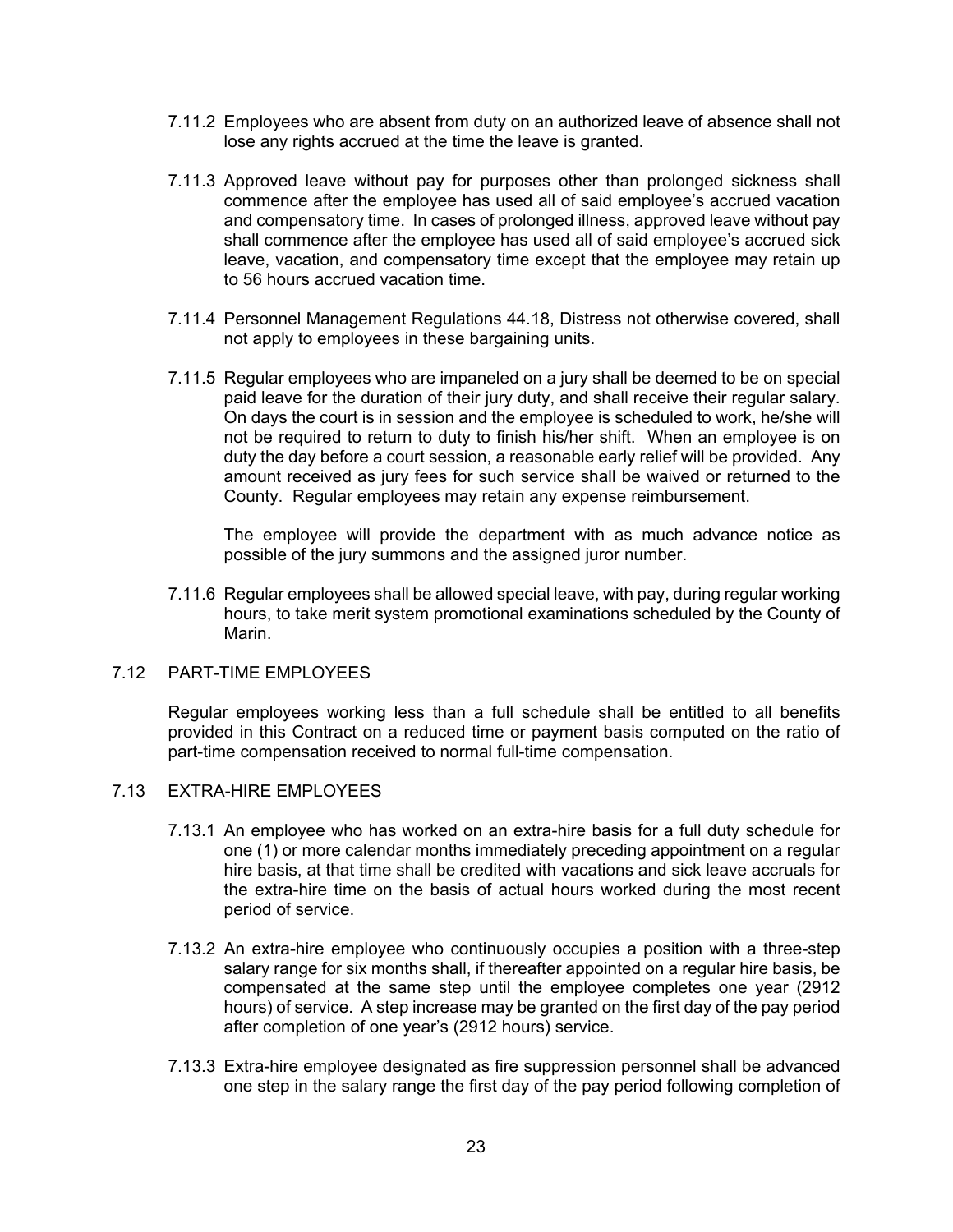paid duty hours equivalent to one year (2912 hours or 2080 hours depending upon the employee's job class) of service.

- 7.13.4 An extra-hire employee converting from full-time to part-time status, with less than a 90-day break in service, shall be compensated at the same salary step, if rehired into the same classification.
- 7.13.5 Benefits shall apply to regular hire County employees, unless specifically stated for extra-hire employees.

## **ARTICLE 8 – GRIEVANCES**

#### 8.1 DEFINITION, SCOPE AND RIGHT TO FILE

- 8.1.1 A grievance is a claimed violation, misinterpretation, inequitable application or noncompliance with provisions of the following:
	- 1. Collective bargaining agreement;
	- 2. County ordinances;
	- 3. Resolutions;
	- 4. Rules;
	- 5. Regulations;
	- 6. Existing practices affecting the status or working conditions of County employees.
- 8.1.2 Appeals of Appointment, Disciplinary Action, Examination Appeals, Release from Probation, Complaints of Discrimination and the content of Performance Evaluations are not grievable hereunder.
- 8.1.3 A grievance may be filed by an employee in his/her own behalf, or jointly by any group of employees, or by a recognized employee organization.
- 8.1.4 A grievance may be filed by an employee organization when claiming a violation within its scope of representation.
- 8.1.5 If it is asserted that a grievance is outside the scope of the procedures or definitions contained herein, such assertion shall be evaluated and ruled upon at each step. Such claim shall not halt the further processing of the grievance until Step 2 is reached. At Step 2, the County Administrator shall evaluate the assertion, and make ruling prior to hearing the grievance on the merits, if necessary.

## 8.2 INFORMAL GRIEVANCE

- 8.2.1 Within seven calendar days of the event giving rise to a grievance, the grievant shall present the grievance informally for disposition by the immediate supervisor or at any appropriate level of authority within the department.
- 8.2.2 Presentation of an informal grievance shall be a prerequisite to the institution of a formal grievance.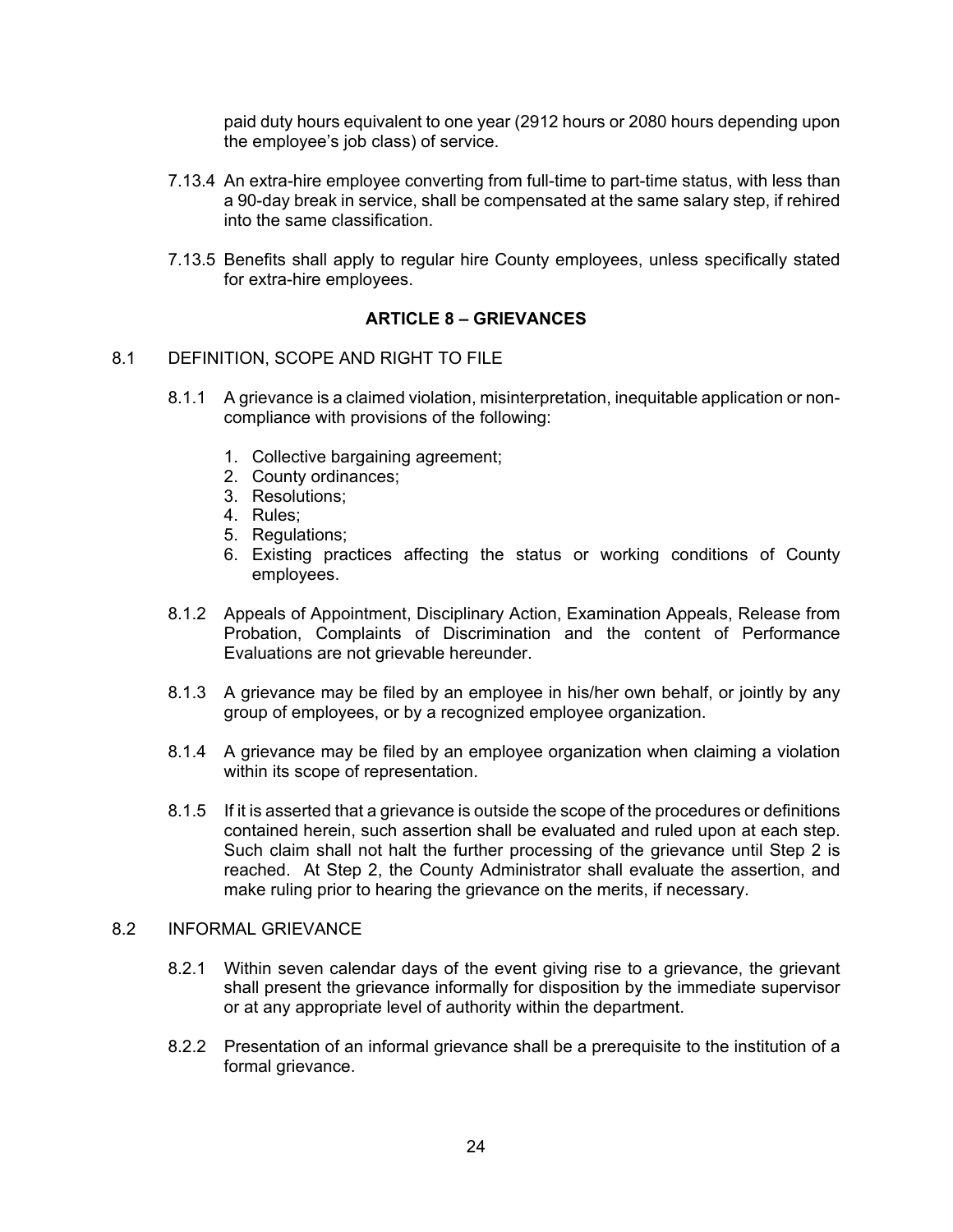#### 8.3 FORMAL GRIEVANCE

- 8.3.1 If the grievant believes that the grievance has not been redressed within 14 calendar days, he/she may initiate a formal grievance within seven calendar days thereafter. A formal grievance can only be initiated by completing and filing with the Human Resources Department a form provided by the Human Resources Department for this purpose. The form shall contain:
	- 1. Name(s) and signature(s) of grievant(s);
	- 2. Class Title(s);
	- 3. Department(s);
	- 4. Mailing address(es);
	- 5. A clear statement of the nature of the grievance (citing applicable ordinance, rules or regulations, or contract language), statement must specify what provision(s) have been violated and how such violation(s) occurred;
	- 6. The date upon which the event giving rise to the alleged grievance occurred;
	- 7. The date upon which the informal discussion with the supervisor took place;
	- 8. A proposed solution to the grievance;
	- 9. The date of execution of the grievance form;
	- 10. The signature of the grievant;
	- 11. The name of the organization, if any, representing the grievant followed by the signature of the organization's representative.
- 8.3.2 In cases of alleged irreparable injury, the Association (only) may invoke "immediate arbitration." The purpose of this provision is to have a determination by the arbitrator of the propriety or impropriety of the intended action before the action/omission occurs. The parties shall, by mutual agreement, or "striking", choose an arbitrator within five workdays of the grievance reaching level 3, or use the usual "striking" procedure and timelines if the action is stayed pending a decision.

There shall be oral argument after the evidence is submitted. Post hearing briefs may be submitted by mutual agreement. Pre-hearing briefs may be submitted at the option of either party.

#### 8.3.3 Step 1

Within three calendar weeks after a formal grievance is filed, the department head shall investigate the grievance, confer with the grievant in an attempt to resolve the grievance, and make a decision in writing.

8.3.4 Step 2

8.3.4.1 If the grievance is not resolved in Step 1 to the satisfaction of the grievant, he/she may, within not more than seven calendar days from his/her receipt of the Department Head's or Affirmative Action Officer's decision, request consideration of the grievance by the County Administrator, by so notifying the Human Resources Department in writing.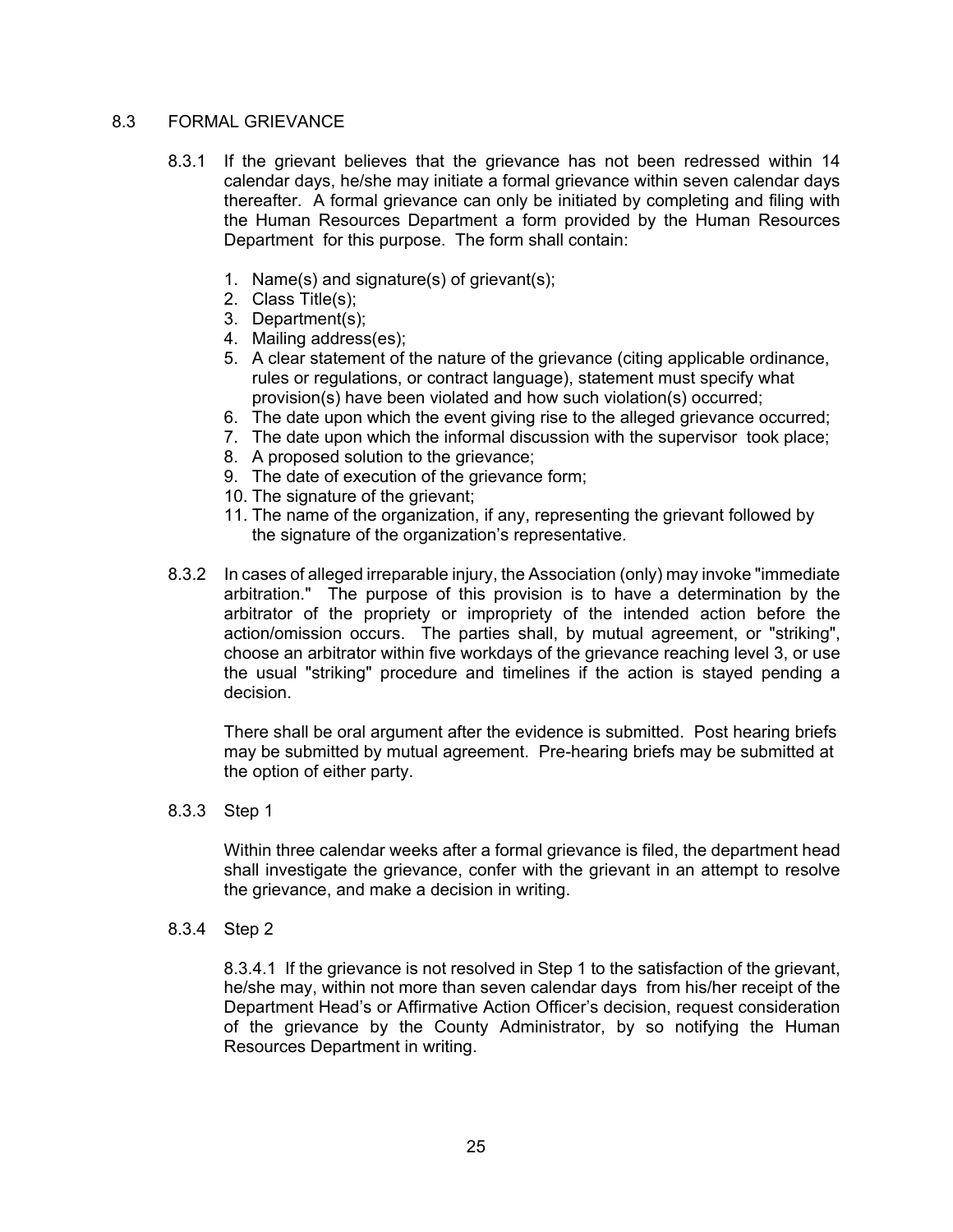8.3.4.2 Within fourteen calendar days after such notification, the County Administrator will begin the process of investigating the grievance, conferring with persons affected and their representatives to the extent he or she deems necessary, and render a decision in writing within fourteen calendar days of the conclusion of the hearing or fact finding.

8.3.4.3 If the written decision of the Administrator resolves the grievance to the satisfaction of the grievant and the County, it shall bind the County, subject to ratification by the Board of Supervisors, if the decision requires an unbudgeted expenditure.

8.3.4.4 The Administrator shall advise the grievant, in writing, of the decision and the alternatives under Step 3; should the grievant choose to proceed further.

8.3.5 Step 3

8.3.5.1 A final consideration of the grievance to Step 3 may be filed, in writing, with the Human Resources Department not more than seven calendar days from his/her receipt of the County Administrator's decision. The grievant may, to the extent provided below, select either Alternative A or Alternative B as the final appeal step.

8.3.5.2 Alternative A. The grievance shall be determined by the Personnel Commission. The decision of the Commission shall be made in writing within sixty calendar days after the filing of the appeal at Step 3; and shall be final and binding on all parties, subject to ratification by the Board of Supervisors, if the decision requires an unbudgeted expenditure.

8.3.5.3 Alternative B. The grievance will be determined by an arbitrator selected by mutual agreement between the County and the grievant, provided that:

- (a) The County and the grievant agree on the issues to be arbitrated, or
- (b) The grievance pertains to the specific terms of any existing collective bargaining agreement:

The decision of the arbitrator will be final and binding on all parties, subject to ratification by the Board of Supervisors, if the decision requires an unbudgeted expenditure.

Both parties shall endeavor to submit the grievance to the arbitrator within 60 calendar days after filing of the appeal to Step 3.

Prior to a hearing before the Personnel Commission or an arbitrator, the parties will participate in a mandatory settlement conference in an attempt to resolve the grievance. All discussions in the settlement conference are confidential and may not be used in any subsequent hearing/arbitration or dispute resolution process.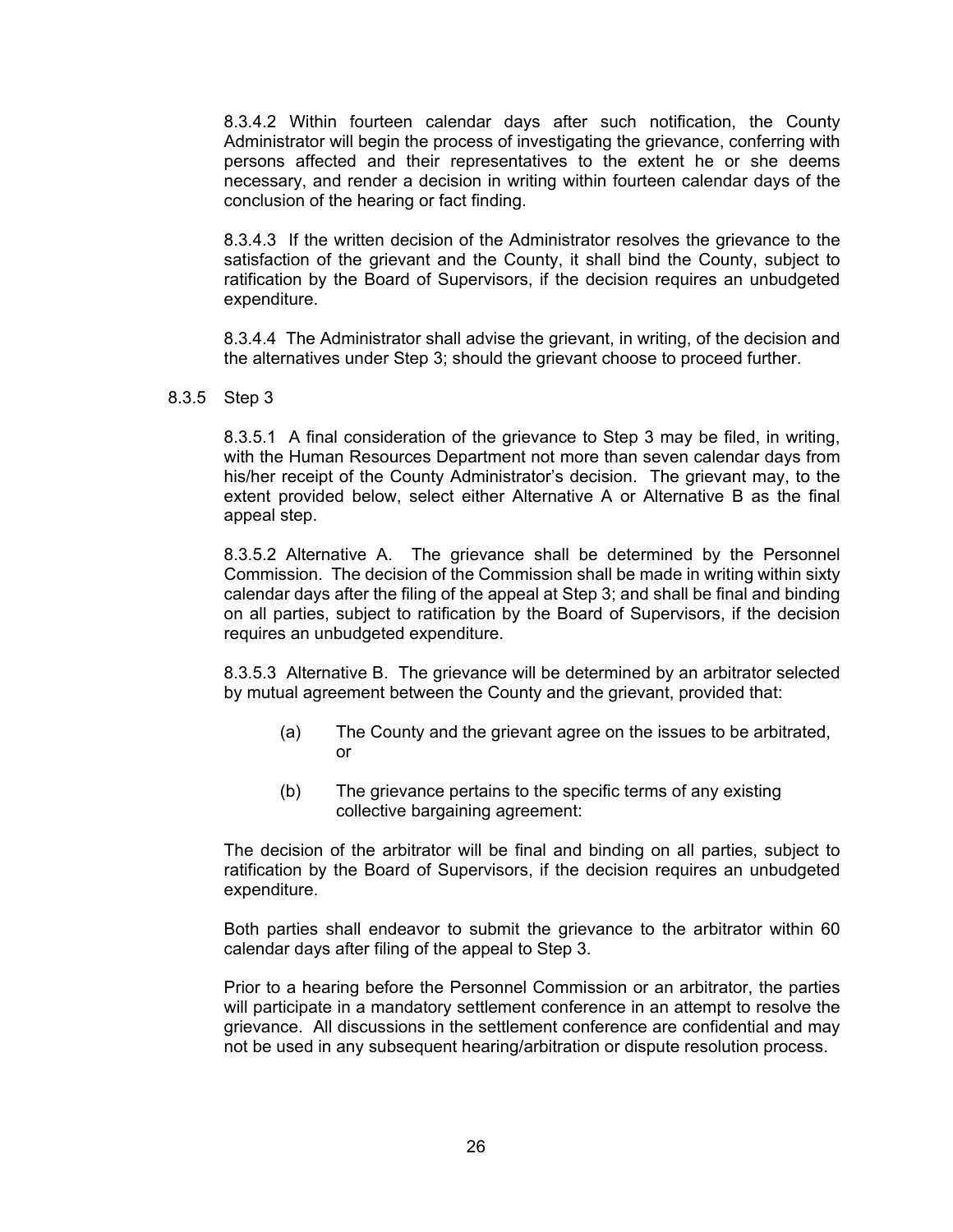Limitation in Decision of Personnel Commission or Arbitrator (Hearing Officer(s)):

The Hearing Officer(s) will neither add to, detract from, nor modify the language of the collective bargaining agreement or of departmental rules and regulations in considering any issue properly before them.

#### 8.4 GENERAL CONDITIONS

- 8.4.1 The Human Resources Department shall act as a central repository for all grievance records.
- 8.4.2 Any time limit may be extended only by mutual agreement in writing.
- 8.4.3 Grievant's signature is required at each step of the grievance procedure.
- 8.4.4 An aggrieved employee may be represented by any person or organization certified to represent a majority of employees in a representation unit in which an aggrieved employee is included and is entitled to be present at all formal meetings, conferences, and hearings pertaining to the grievance.
- 8.4.5 A copy of the grievance will be provided to the department head at each step of the grievance procedure.
- 8.4.6 Grievances may be amended only by mutual agreement in writing.
- 8.4.7 All expenses of arbitration shall be shared equally by the County and the grievant.
- 8.4.8 Failure on the part of the County or the grievant to appear in any case before the Personnel Commission, or an arbitrator, without good cause, shall result in forfeiture of the case and responsibility for payment of all costs of arbitration or the Personnel Commission.
- 8.4.9 Mediation may be used by both parties to assist them in resolving grievances. The decision to utilize mediation will be voluntary. Mediation may be held at any time prior to submission of the final appeal under Step 3 of the grievance procedure.

## **ARTICLE 9 – REDUCTION IN FORCE**

A Reduction in Force is governed by PMR's 48.2 and 36.1.

## **ARTICLE 10 – STRIKE AND LOCKOUTS**

During the term of this agreement, County agrees that it will not lock out employees, and agrees that it will not agree to encourage or approve any strike, slowdown or other work stoppage growing out of any dispute relating to the terms of this agreement. Association will take whatever lawful steps are necessary to prevent any interruption of work in violation of this agreement; recognizing, with County, that all matters of controversy within the scope of this agreement shall be settled by established grievance procedures.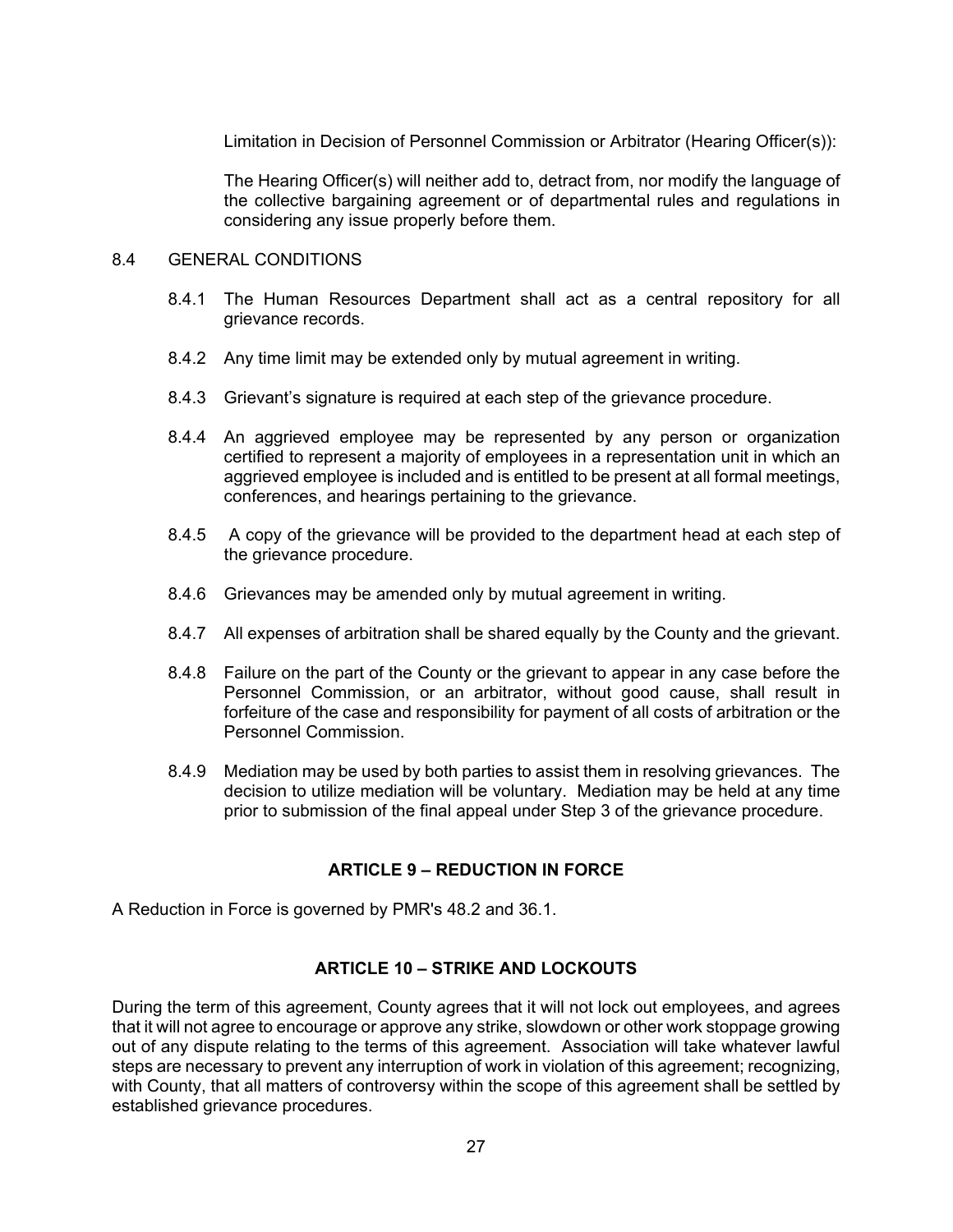Each party consents to, and waives any defenses against, an injunctive action by the other party to restrain any violation of this section.

All Disciplinary Actions arising under this agreement shall be resolved in accordance with the Personnel Management Regulations adopted by the Board of Supervisors.

## **ARTICLE 11 – NOTICE OF TERMINATION**

No regular permanent employee shall be discharged for incompetence or inefficiency, without receiving fourteen (14) calendar days prior written notice of termination.

## **ARTICLE 12 – SEVERABILITY**

If any section or subsection of this agreement should be held invalid, by operation of law, or by any tribunal of competent jurisdiction; or if compliance with or enforcement of any section or subsection would be restrained by such tribunal, the remainder of this agreement shall not be affected thereby, and the parties shall, if possible, enter into collective bargaining negotiations for the sole purpose of arriving at a mutually satisfactory replacement for such article or section.

#### **ARTICLE 13 – PARAMEDIC TRANSFER**

Personnel hired into the class of Firefighter/Paramedic will advance to the class of Fire Engineer/Paramedic in accordance with promotional procedures. Personnel are expected to function a minimum of five (5) years in the Paramedic classification. After fulfilling this requirement, personnel may request a change in assignment to the classification of Fire Engineer.

- 1. Requests must be made in writing to the Fire Chief.
- 2. A vacancy in the Fire Engineer class must exist.
- 3. The Fire Chief shall evaluate the requests using such criteria as seniority, evaluations, job performance, the ability to fill paramedic positions, etc. The Chief shall have the sole discretion; however, decisions shall not be arbitrary or capricious.
- 4. Only the Association may file or process a grievance concerning the application or interpretation of this section.

For the purpose of this section, movement from "Firefighter/Paramedic " to "Firefighter" or from "Fire Engineer/Paramedic" to "Fire Engineer" shall be considered a lateral movement rather than a movement from a higher "classification" for purposes of computing seniority with regard to reduction in force, layoffs, and involuntary demotion. In a layoff/reduction in force situation, an ex-paramedic who transferred laterally (as defined in this section) can retreat (or lateral) back to the paramedic classification from which he/she transferred; provided, however, that the paramedic who wants to lateral back is currently certified. If the ex-paramedic is not certified, he/she shall be subject to the application of the RIF policy using only the seniority in the new classification as described above. Once the paramedic transfers back, his/her classification seniority shall be applied to any layoff/reduction in force in the paramedic classification to which he/she returned. Seniority in the classification of "Firefighter " or "Fire Engineer" to which the paramedic has transferred to and back from, shall not count as seniority in a "higher classification" in computing seniority in the paramedic classification.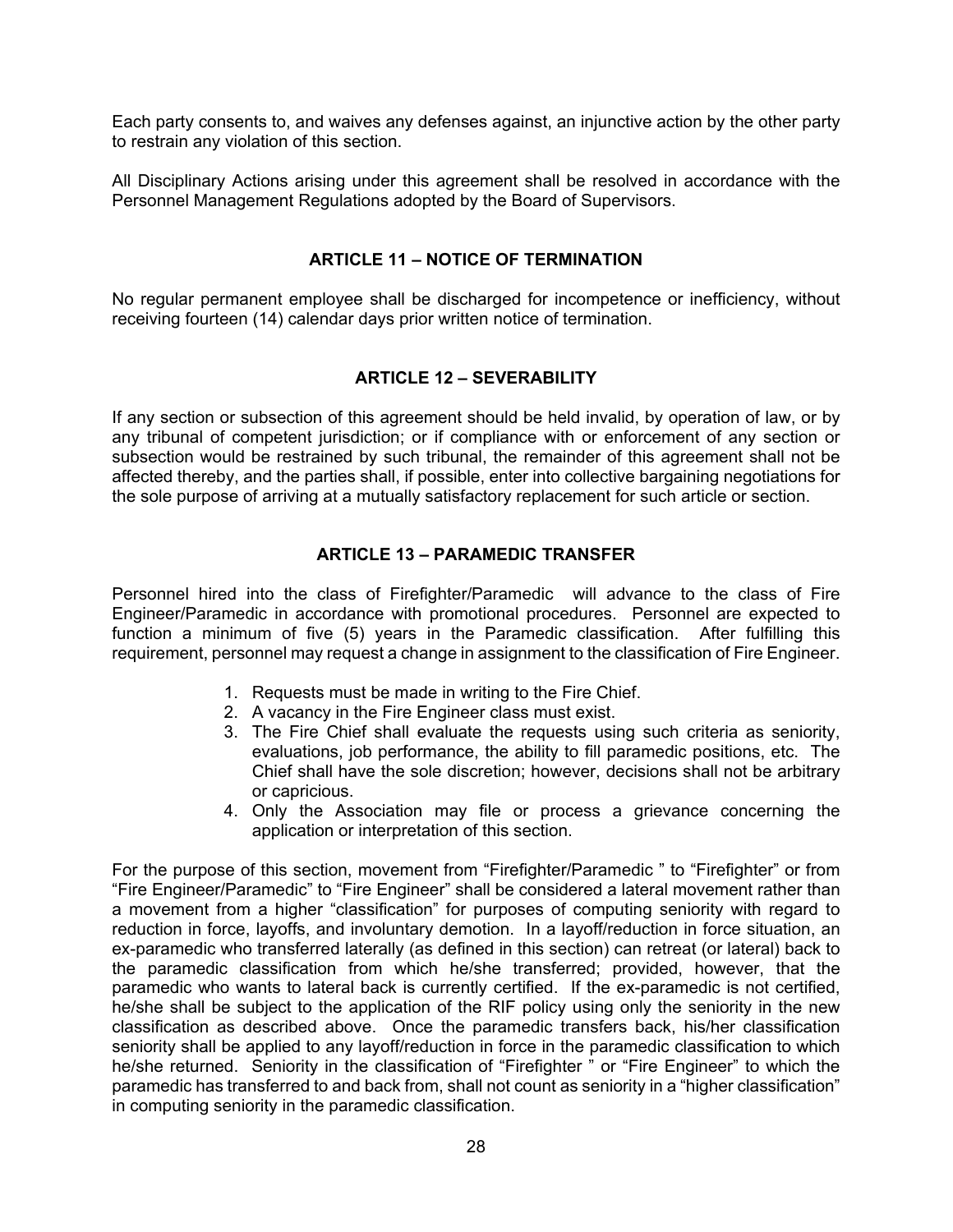## **ARTICLE 14 – FIRE ENGINEER PROMOTIONAL**

The standards and testing procedures by which a Firefighter or Firefighter/Paramedic are to move to a FAE or FAEP classification shall be approved by the Fire Chief. Courses of instruction and examinations shall occur in sufficient frequency that any Firefighter or Firefighter/Paramedic shall have a reasonable opportunity to obtain certification, which is required to meet the minimum qualifications for Fire Engineer within the first one year during which the employee is a Firefighter or Firefighter/Paramedic. A Firefighter or a Firefighter/Paramedic may be temporarily assigned to act as a Fire Engineer if they have successfully passed the Fire Engineer's certification exam for supervised operations and completed the requirements for CICCS for non-supervised operations. Promotional opportunities for Firefighter or Firefighter/Paramedic to a FAE or FAEP will be provided in compliance with Marin County's Personnel Management Regulation 30.

## **ARTICLE 15 – DRUG AND ALCOHOL SCREENING**

In addition to the drug and alcohol testing procedures described in the County's Personnel Management Regulations No. 20, all employees will be subject to random and post-accident drug and alcohol screening.

## **ARTICLE 16 – WAIVER CLAUSE**

The parties acknowledge that, for the life of this agreement, each voluntarily and unqualifiedly waives the right; and each agrees that the other shall not be obligated to bargain collectively with respect to any subject or matter pertaining to or covered by this agreement, notwithstanding any other provisions of law to the contrary. Nothing in this section shall restrict the County's right to make changes to the County Personnel Management Regulations in accordance with any applicable requirements of the law.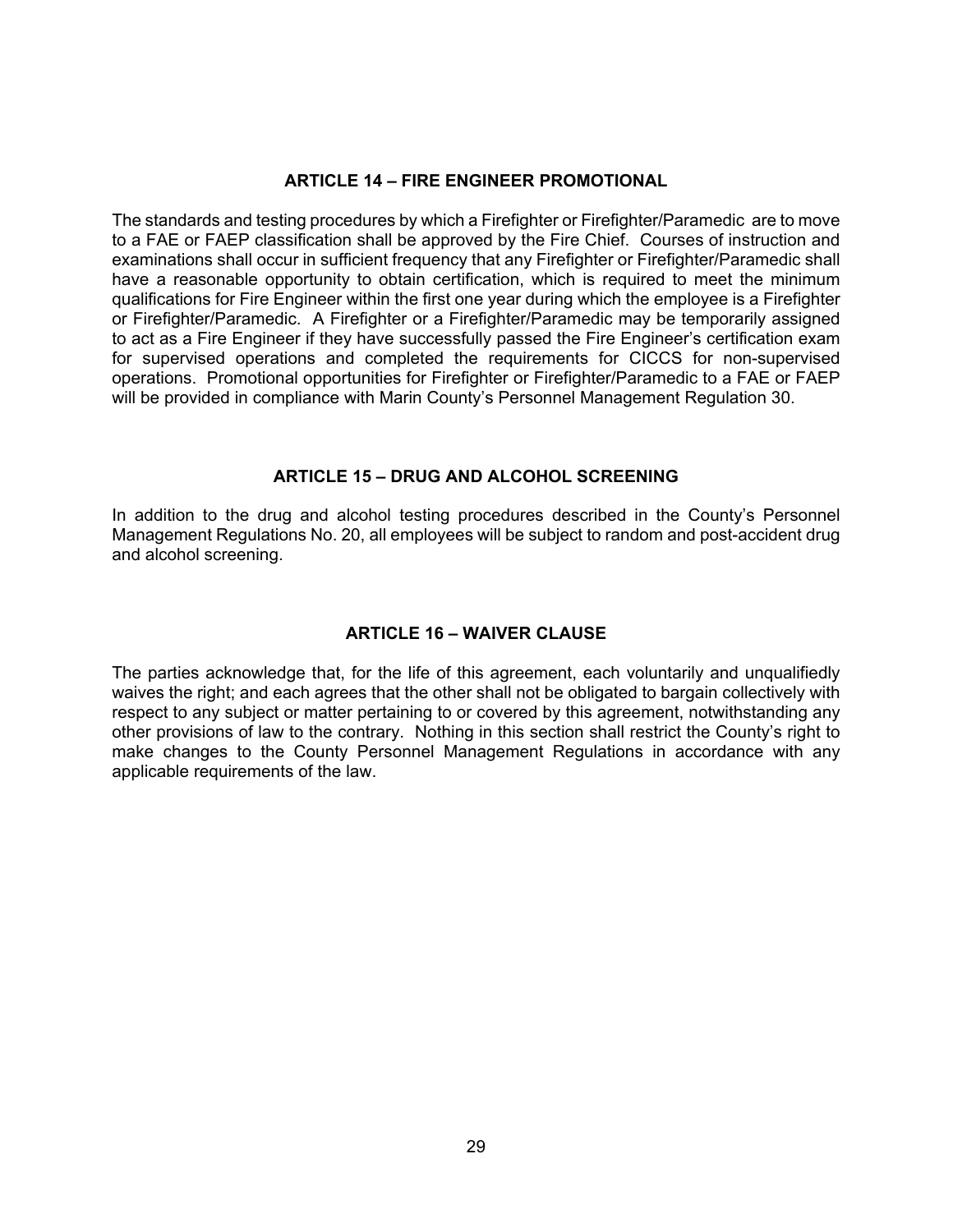#### **ARTICLE 17 – TERMINATION DATE**

This agreement shall be in effect from September 22, 2019 through June 30, 2022.

Negotiations, on the changes or amendments desired, shall begin as soon as possible following receipt of a request to bargain about a successor agreement. Every effort shall be made to complete such negotiations prior to the end of the contract term.

IN WITNESS WHEREOF, the parties hereto have caused their duly authorized representative to execute the within agreement this 17th day of June 2020.

 $\overline{\phantom{a}}$  , and the contract of the contract of the contract of the contract of the contract of the contract of the contract of the contract of the contract of the contract of the contract of the contract of the contrac

 $\overline{\phantom{a}}$  , and the contract of the contract of the contract of the contract of the contract of the contract of the contract of the contract of the contract of the contract of the contract of the contract of the contrac

 $\overline{\phantom{a}}$  , and the contract of the contract of the contract of the contract of the contract of the contract of the contract of the contract of the contract of the contract of the contract of the contract of the contrac

FIREFIGHTERS' ASSOCIATION COUNTY OF MARIN NEGOTIATING COMMTTEE NEGOTIATING COMMITTEE

[original signed] [original signed]

RATIFIED: APPROVED:

FIREFIGHTERS' ASSOCIATION BOARD OF SUPERVISORS

THE COUNTY OF MARIN

 [original signed] [original signed] ATTEST ATTEST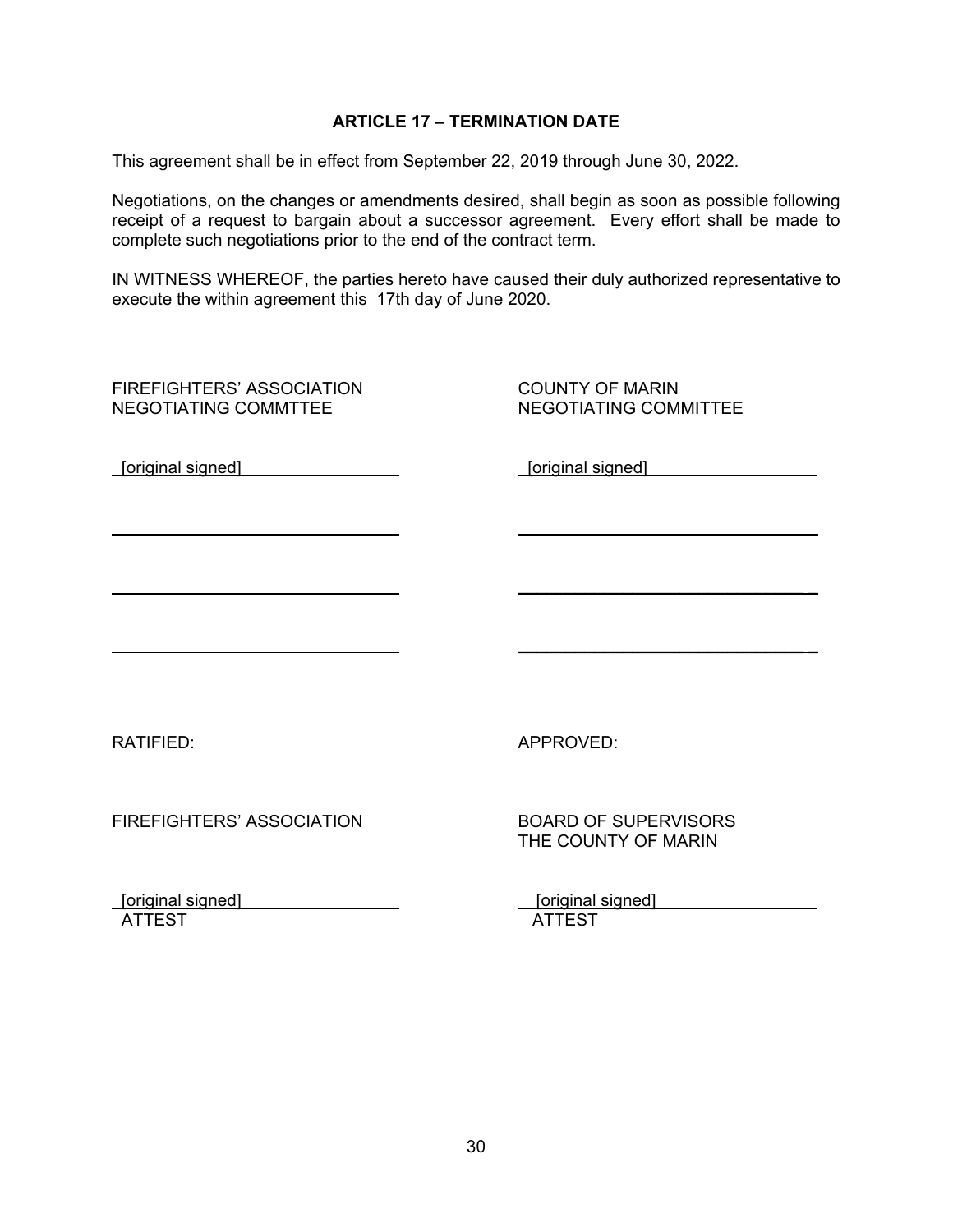#### **MARIN COUNTY AND THE MARIN COUNTY FIRE DEPARTMENT FIREFIGHTERS' ASSOCIATION**

Retiree Medical Benefits

The parties agree to re-open to discuss only retiree medical benefits if the County negotiates an increased retiree medical benefit calculation with another represented or unrepresented bargaining unit during the terms of this agreement.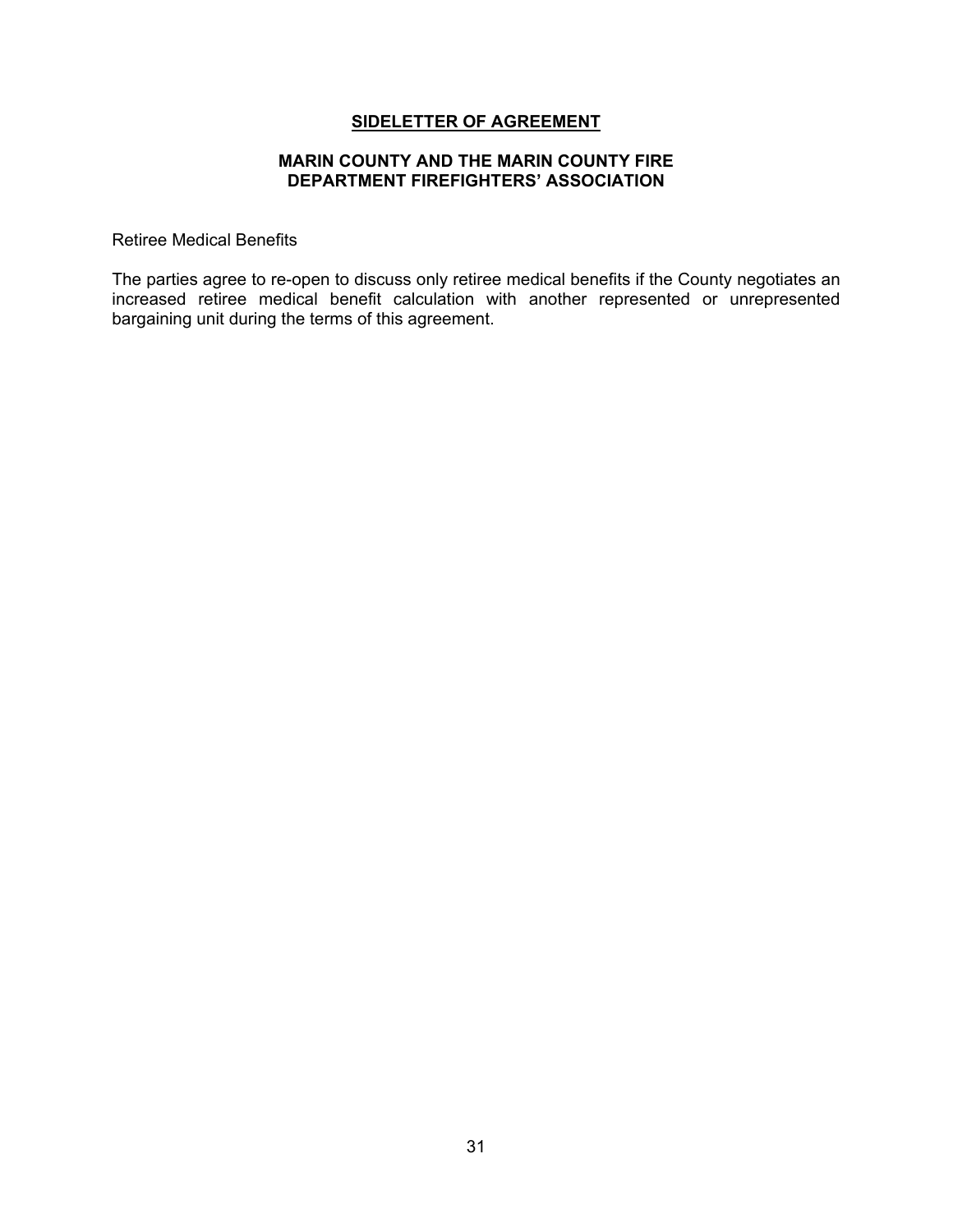#### **MARIN COUNTY AND THE MARIN COUNTY FIRE DEPARTMENT FIREFIGHTERS' ASSOCIATION**

#### PMR Revisions

The County is updating its Personnel Management Regulations. The County agrees to meet and confer on any mandatory subjects of bargaining. While we will provide the Association with all of the proposed changes for the purposes of seeking input on the clarity of the document, the County does not consent to bargain non-mandatory subjects.

In the interest of facilitating expeditious MOU negotiations, the County is proposing that these PMR updates be negotiated/discussed in a separate process, focusing only on PMR's. The parties agree that appropriate release time will be provided to representatives to attend the consultation and meet and confer sessions.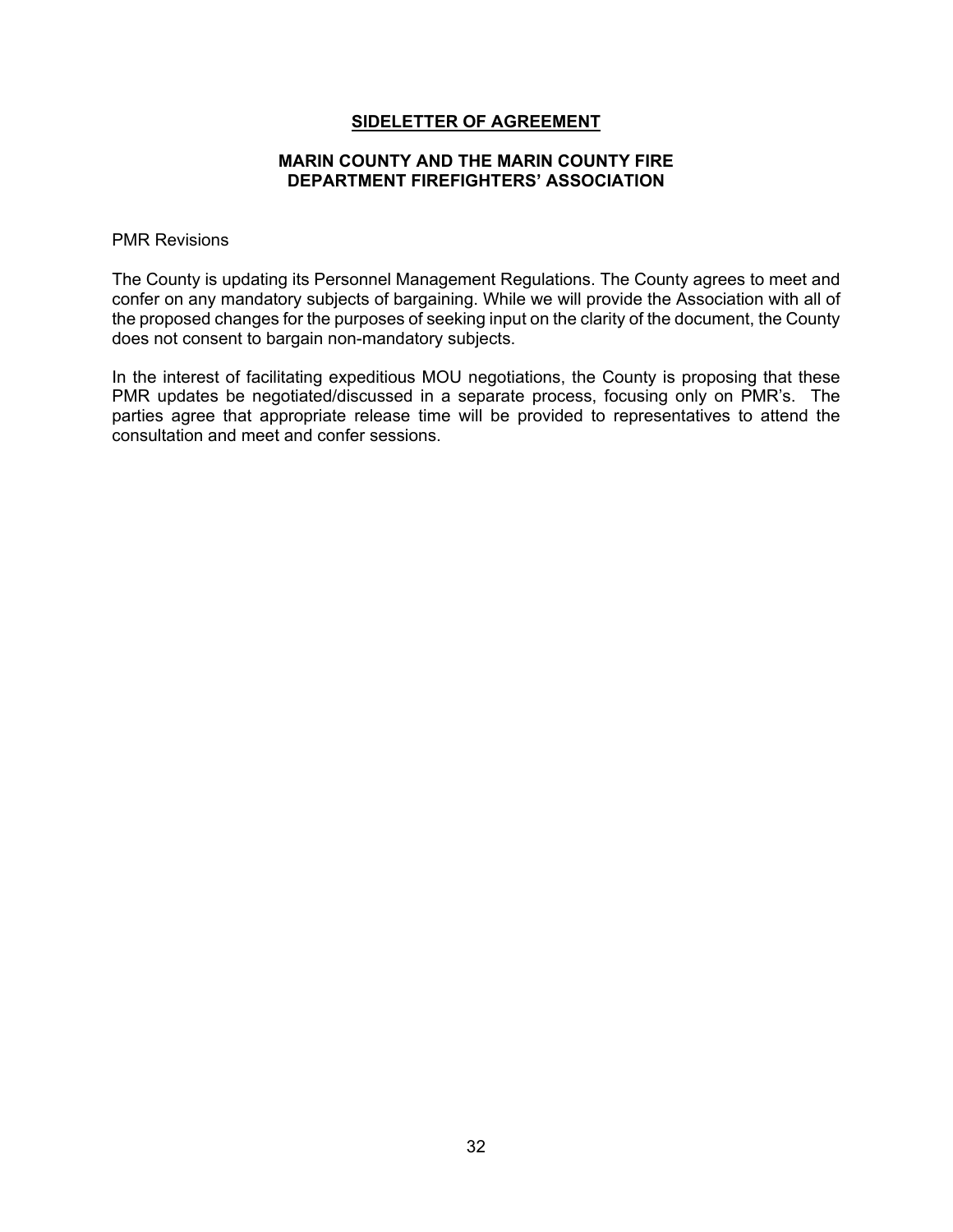#### **MARIN COUNTY AND THE MARIN COUNTY FIRE DEPARTMENT FIREFIGHTERS' ASSOCIATION**

#### Fire Dispatch

The County shall provide a minimum of at least one year of notice to the Association if a decision is made to transfer fire dispatch services. This agreement does not preclude the County from providing training and cross-training to Fire Dispatchers following such notification but prior to the transfer of the services. This Side Letter shall expire upon the termination of this MOU.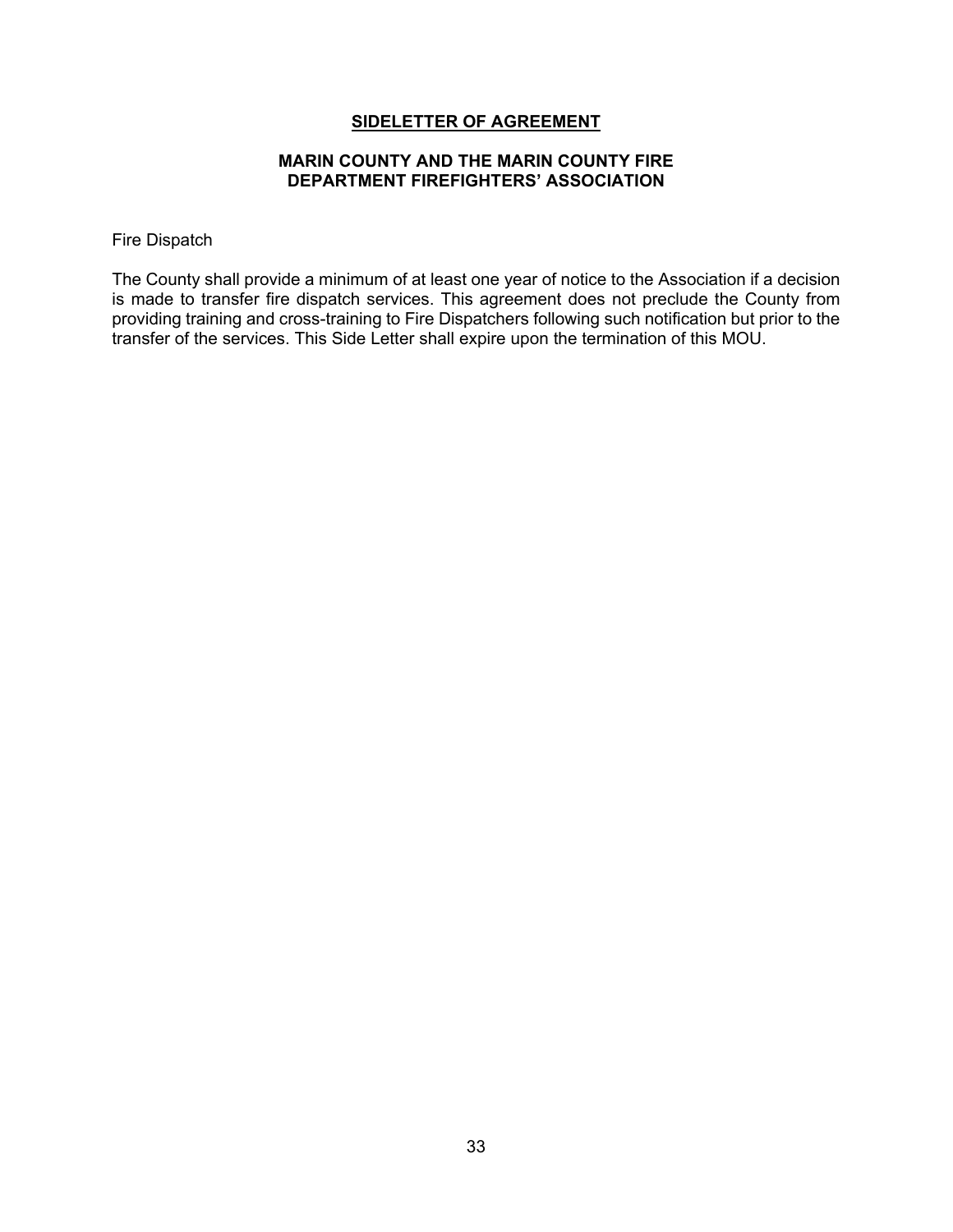#### **MARIN COUNTY AND THE MARIN COUNTY FIRE DEPARTMENT FIREFIGHTERS' ASSOCIATION**

Comparator Agencies

The parties agree to meet approximately one year before the expiration of the 2019-2022 MOU to discuss the comparator agencies that will be used for the subsequent successor agreement.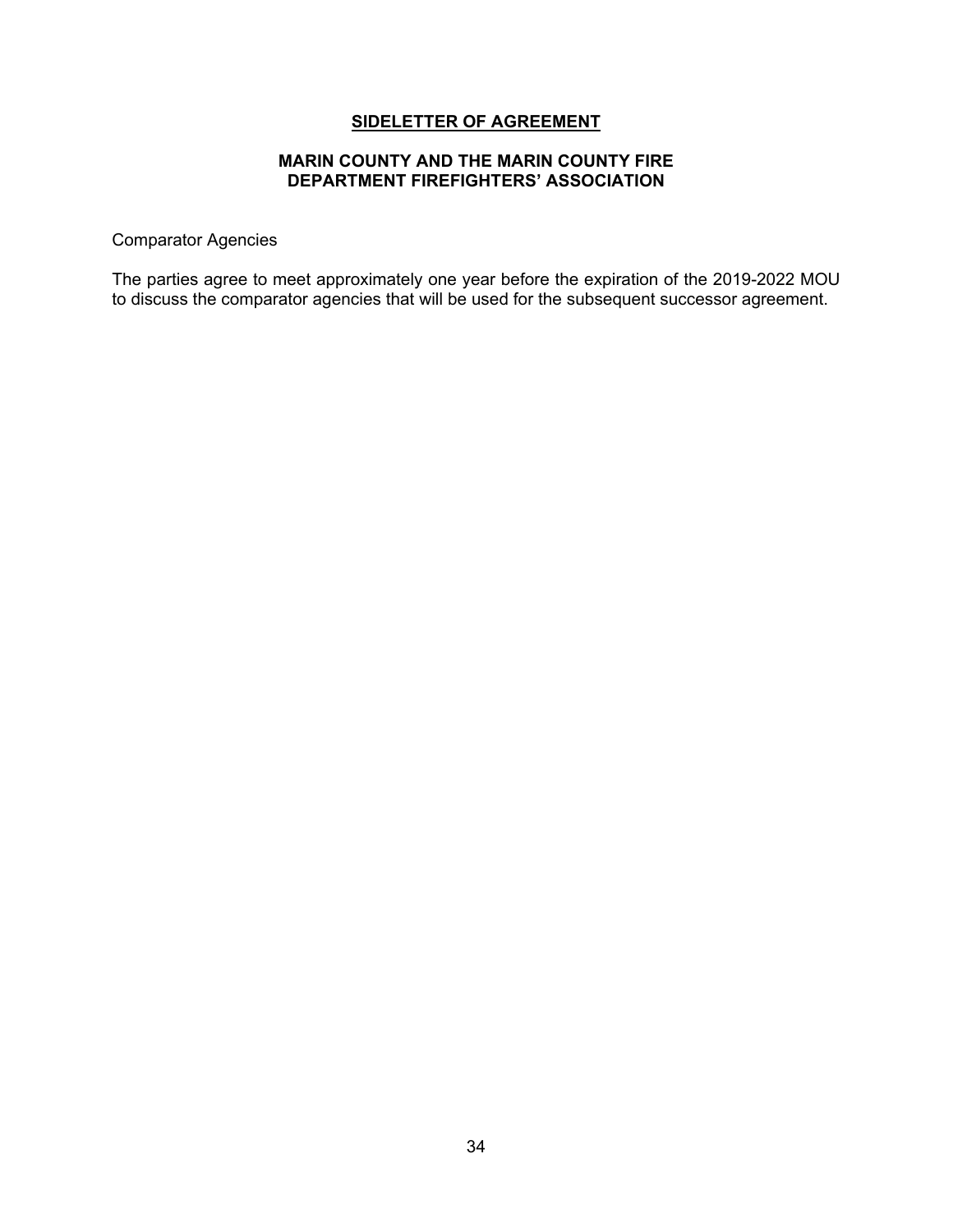#### **MARIN COUNTY AND THE MARIN COUNTY FIRE DEPARTMENT FIREFIGHTERS' ASSOCIATION**

Reopener on Affordable Care Act (ACA)

The parties agree to a re-opener on the ACA during the term of the Collective Bargaining Agreements if any of the health plans now provided to employees or retirees will be subject to the excise tax. The purpose of the re-opener will be to address, among other things, implementing new plans or changes in plan design that would help the County and employees avoid the excise tax or penalty related to plan design. The intent is not to increase the County contribution to offset the excise tax for employees.

The parties also agree that if the level of benefits the ACA mandates be provided to temporary employees and part-time (less than half-time) employees or if the number of hours an employee must work to be eligible for benefits under the ACA changes, the union or the County may reopen the contract on this subject.